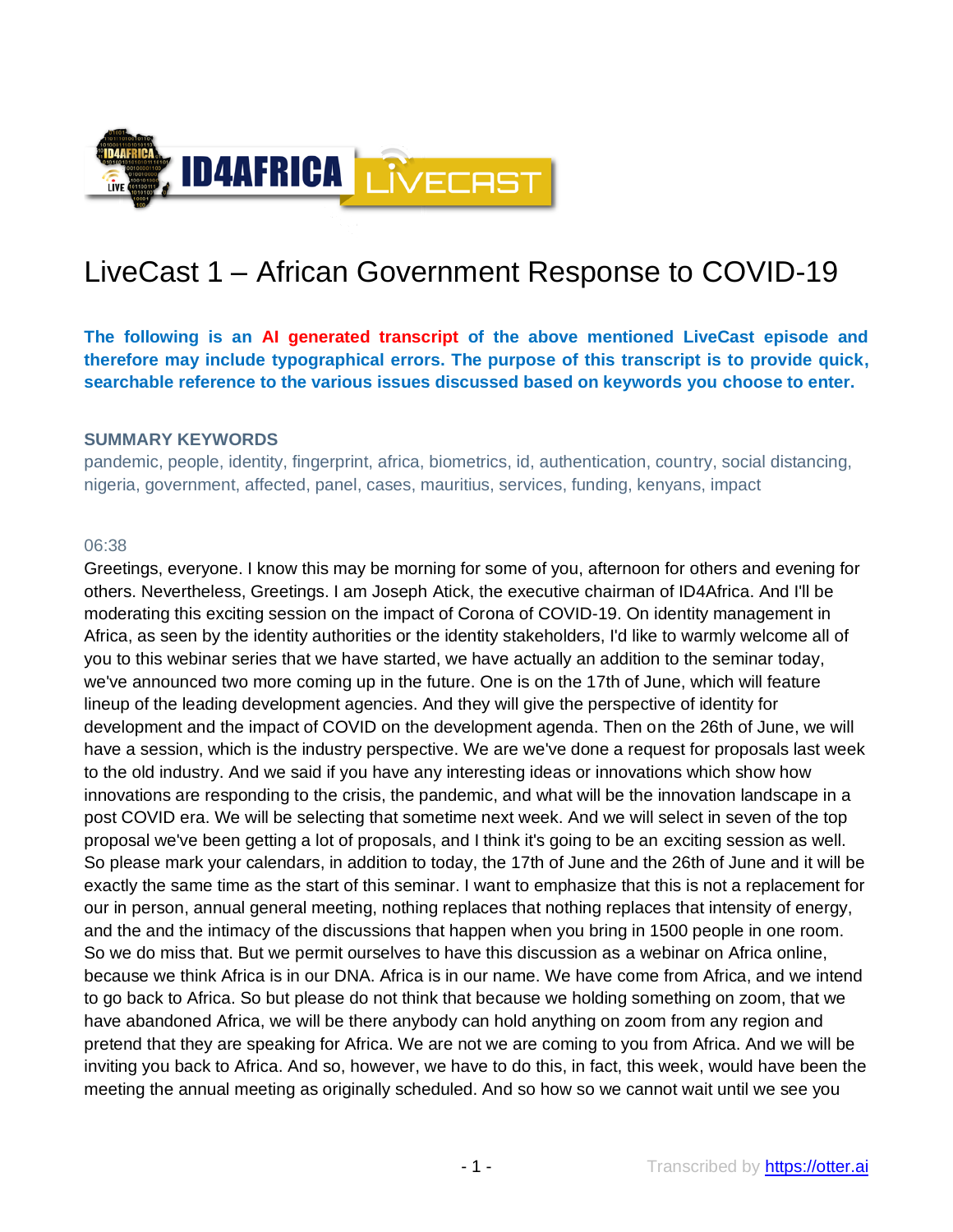again because the topics are becoming more and more urgent and we want to use this opportunity To continue the engagement of our, with our community, which we missed terribly, we really miss you. And want to let you know that in these times, even when we are apart, we stand together. And so I want to say a few words about when we think the face to face or the in person Annual Meeting can take place. As you know, this was scheduled for this week, we moved it to October of 2020. Given that the world is recovering, however, not fast enough, and also the airlines and the restrictions on gatherings of large scale are unlikely to be lifted, we believe that it is likely that I will be in person in 2020. So however, you have my commitment, that we will be meeting in person in 2021, we have put together a safety plan, which we share, which we shared with the government. And we will be discussing with the government of Morocco, which is the host how we intend to conduct the session safely and effectively. But obviously, we have to be

## 11:18

considerate to their requirements, the Minister of Health requirements. So we are we're busy working on all the details. So stay with us. Stay tuned, I use this opportunity to thank all members of the community, whether it is the government, whether it is the development agencies, the foundation partners, the Gates Foundation, media Foundation, the development agencies, such as the World Bank, UNICEF, UNDP, the Center for Global Development, and also the exhibitors, for all their solidarity for realizing that we are not ever, under no other time Have they expressed this type of solidarity, which gives me hope and excitement that we're going to come back together. So I thank everybody, for their solidarity, their enthusiasm, their appreciation. And I think we're learning a lot now that we're realizing that our mission is going to be even more important in a post COVID era, it's going to be a mission of giving digital identity for all because the recovery is going to rely on the presence of infrastructure. And infrastructure needs digital identity to empower people to empower economies, and to build social safety nets that are going to protect those vulnerable and protect the risk against the risk of some other pandemic that might happen. We've seen the future and the future has risk. And as a result, we can no longer go about our daily business thinking that we cannot build contingency plans for that risk. So our mission remains viable. And our enthusiasm for that mission and our commitment for Africa is more than ever, is there. So don't want to delay this any more. I want to thank the panelists who have joined us and I see now William is joining us. And so the panel is now complete. Thank you all for taking the time from your busy schedules to come and share with us some of your thoughts. This is a very interactive session. So there will not be any presentations. But there will be an opportunity for depth discussions. So to kick off the session, I will ask the panelists one by one, to present themselves to say who they are their organization in their country. And I'm letting them do that themselves. Because those were our entering the attendees from a web from a web browser will only see the person who speaks one at a time while the others from an app can see the whole panel. So so I let them say that and then we'll come back and we'll pose our very first question. One more comment in for those who have submitted questions. We have received over 150 questions. So we're going to try to answer them in bulk in automatically. But if you want to ask questions, you can still ask questions, but try to make sure they are very, very particular to what's being said at the moment, because so many questions have been asked in general about other issues and we're gonna try to get to them in this hour and a half. Okay, so without any further ado, I asked the panelists to present themselves starting with Nigeria. Okay.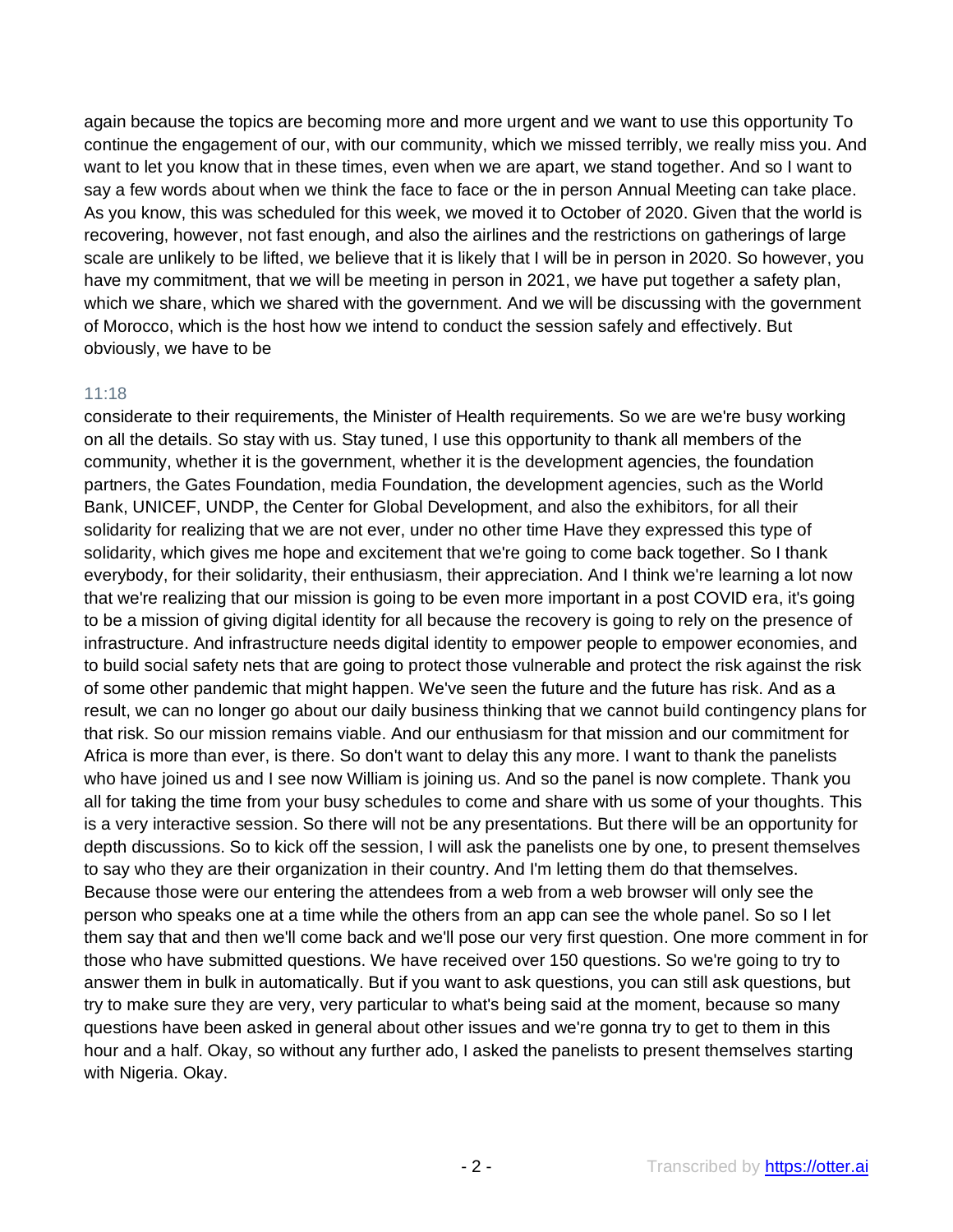## 14:54

Good morning. Good afternoon and Good evening, everyone. My name is Aliyu Aziz. I am the Director General and also the chief officer of national identity management commission in Nigeria in charge of the identities in Nigeria. Thank you and welcome to the webinar,

#### 15:15

Kenya.

## 15:17

Thank you. My name is Reuben Kimotho, director, national legislation Bureau. And the Bureau is in charge of processing of identity applications and the issuance of added accounts to all the Kenyans. 18 years and above in the country. Thank you.

## 15:39

good day, my name is Mory Camara. I'm the managing director of the National Agency of electric electronic governance and digitalization of the state in Ghana. Welcome to the webinar.

## 15:54

Uganda.

#### 15:56

Good day, everyone. My name is Grace Nanyanzi, manager of Information Systems. I'm from Uganda, and I work for national identification and registration authority (NIRA).

## 16:13

Hi, Welcome, everyone. This is Yoda. Yoda Zemicheal from Ethiopia. I work as a technical advisor at the Prime Minister's Office. I'm also part of the national ID team. Thank you,

#### 16:31

Mauritius.

#### 16:39

And the core activities of the civil service division, celebration of civil marriages, registration of death and rotation following marriages, changing name, divorce, adoption, etc. We are also in charge of the national identity card system, and also the Muslim family Council, which is a which is a council setup to register Muslim religious marriage and free also services in terms of conciliation and the civil status office falls under the umbrella of the Prime Minister's Office. Thank you.

#### 17:14

Thank you. And last but not least, signing up.

## 17:20

Thank you, President. Good morning, and good luck. Everyone, I'm Mouhamed Mahi Sy. And in the industrial universal healthcare agency in Senegal, we are in charge of offering to poor people and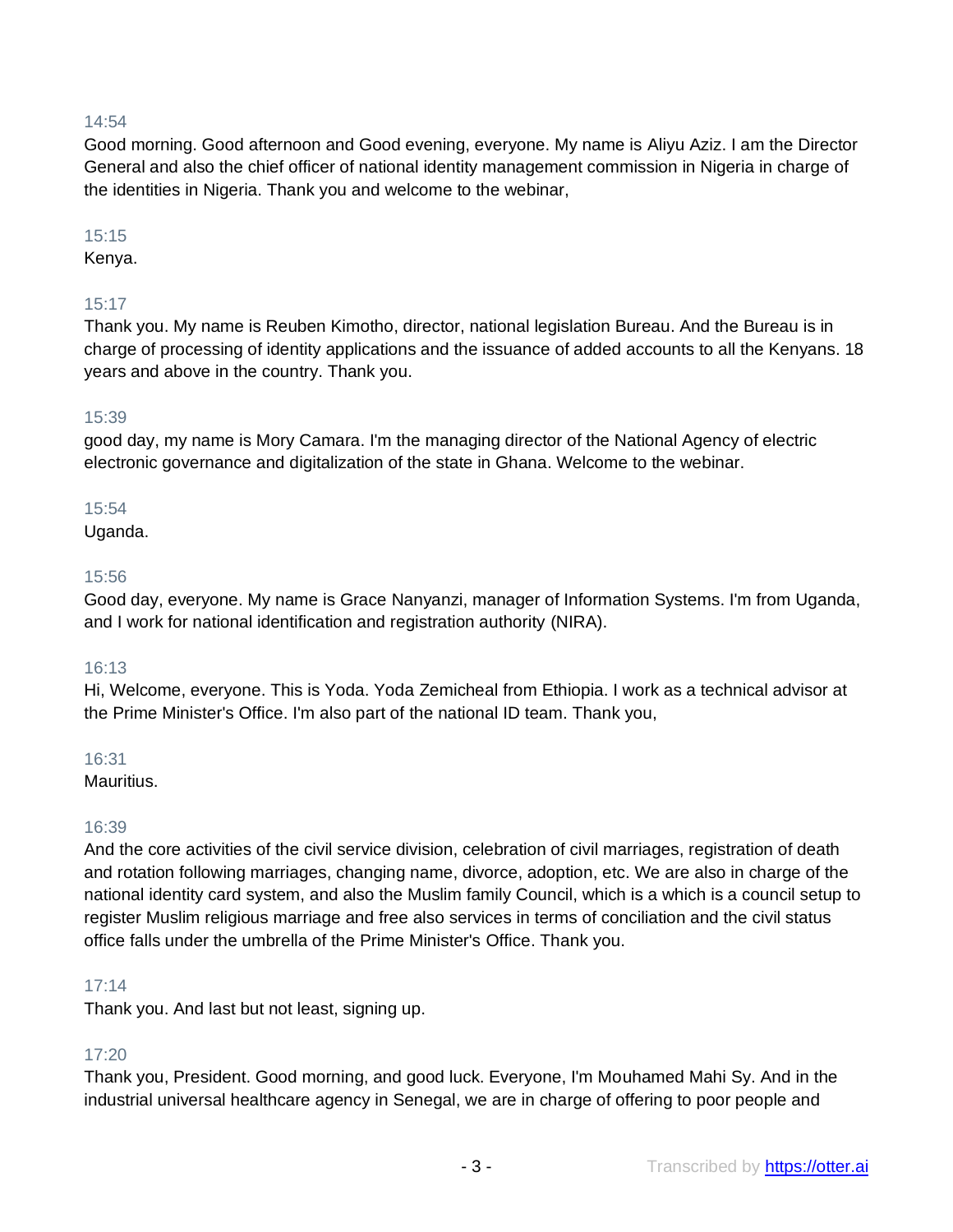disadvantaged people risk to coverage in in the system, we have developed inside again, which will cover each district with around 607 to one insurance a sham in a rural area. And district. Thank you.

#### 18:03

Excellent. So now that you've seen the range of the representation that we have, as well as the identity stakeholders, I would like to go back to the panel and ask a panel wide question, which is essentially to give us in summary, in few minutes, two minutes tops, just the situation analysis on the impact of COVID. To what extent has COVID-19 impacted their countries? And what is the current status. I mean, we're just just giving you a situation analysis so you get a feeling for what's happening. And then we go back into more details of the impact on identity management and the changes and etc. So back to the panel and starting with Nigeria, to what extent has COVID-19 impacted your country.

## 18:55

Thank you very much. Well, COVID-19 pandemic resulted in lockdown of of the country, cancellation of gathering public activities, closure of schools, airports, restrictions on the interstate travels, etc. It affected Nigeria in all of the areas you mentioned and further expose the inadequacies in our healthcare system. The need for us to also ramp up the identity registration to support social welfare and also the benefit disbursement. The multiplier effect of poverty and hunger as it relates to security of lives and properties and the economic impact of being a consumer nation rather than a deep producer of oil that we have meant to be so we looked at the numbers are still rising. They we have not yet reached the peak but it's not as As bad as in the in Europe or America, so we we hope for the best. Thank you.

#### 20:07

Thank you Kenya.

#### 20:09

Yes, the epidemic has had a major effect on on this country in terms of the way overdrive business government functions, and in accurate lsps over Kenya as a way of doing things. When the first cases are detected in Kenya, the country didn't put up urato quite a number of measures to try to control the spread of the disease. Some of the measures was a major trade because most of the immediate cases in Kenya came from travelers who are coming from outside, especially from China, UK, USA, and UAE. So the airport was closed to all international flights except for cargo. May then they after that, we also close the airport for our airports for a mix of travel. Right now we have a coffee in Kenya, from seven to five 7pm to 5am in the morning, and that's impacting heavily on the way Kenyans conduct business and during their life. In terms of a work environment. Kenyans have been encouraged by the government work from home those who can work from home. And even for those who can work from home, a lot of premises have been closed. Hotels, bars and restaurants have been close. Okay, last week, there was a some patio opening to a few of them. But the manger, a lot of them are cross or they're impacting heavily on employment of a lot of Kenyans who have been working in that sector. In terms of crossover movement. Nairobi, which is capital city at the Mombasa, they have been locked down you can cannot move out of Nairobi and Mombasa to the other environs, again, we have also cross some cross in some of our counties, which are neighboring countries like Somalia, especially somebody and Tanzania, where we have had quite a number of cases. So there is a major major impact on on this but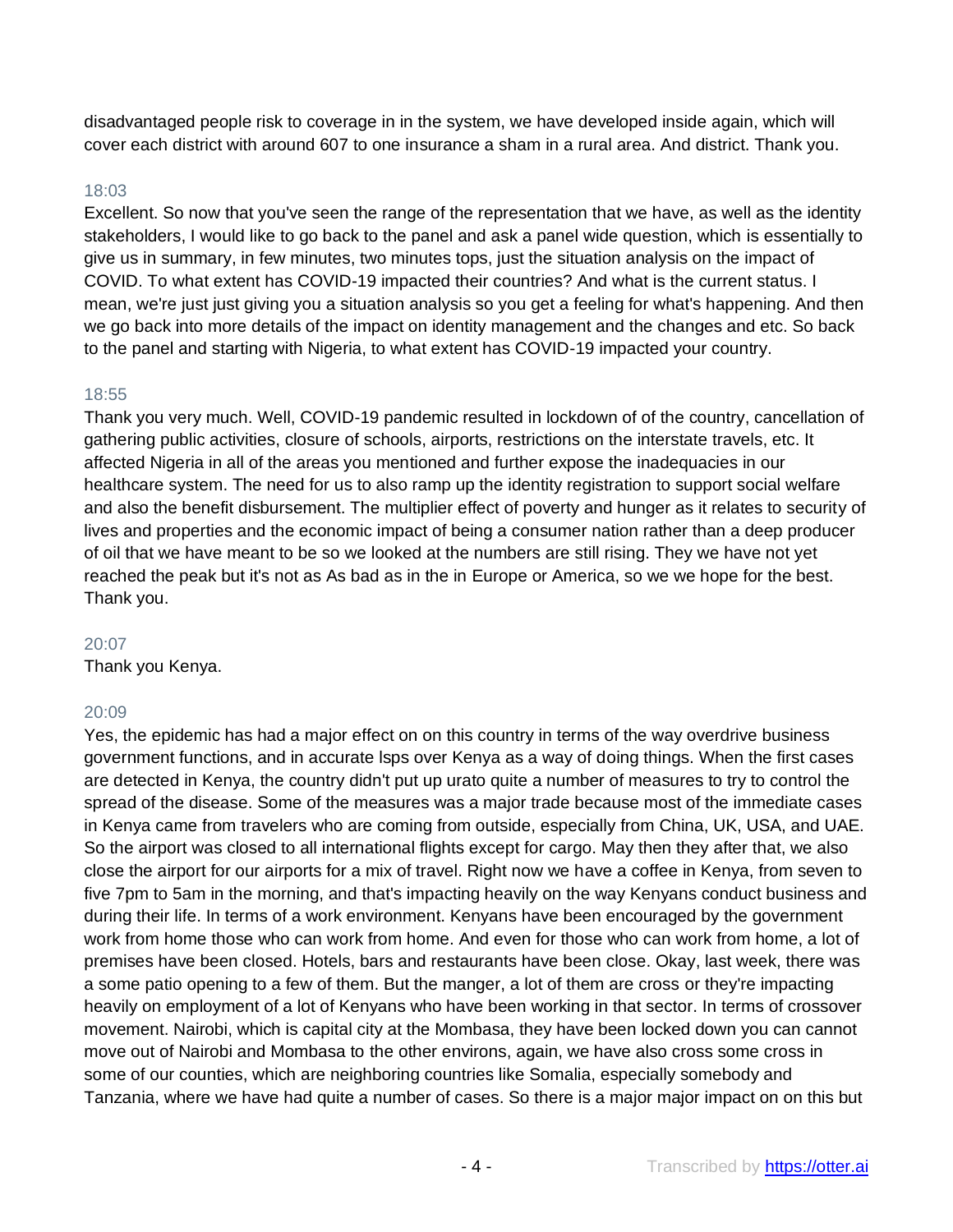mechina, Kenya, in Kenya, we cannot say the made the Kenya has not received a lot of cases because right now, the cases we have had the will test that poses out to the by yesterday was 2093. After the testing of 82,900, maybe it will have increased by today. And we have had 71 deaths. We have one day for the two recoveries, which is which is quite encouraging to a lot of people. But what I've witnessed is that while there was a lot of anxiety and worry amongst Kenyans in the initial days, time progresses than the people got used to the pandemic. There is a feeling of people getting wanting to get back into business, because they find it is impacting heavily on the way that we run things in this country.

## $23:40$

Thank you, Jeannie.

## 23:44

Thank you. So like many other countries, we've been affected tremendously on the economic side. On the health side, we have few deaths right now about 23. Saying that any death is very difficult than hearts. I don't want to minimize that. But the other total of 3866 cases, we have 23 deaths and 2267. In in recovering the impact that the pandemic has had on our country. Suddenly it's affecting the price the most we had a number of initiatives in place at the beginning of the spread of the virus that had to slow down a little bit. So that affected the identity related entities in Guinea, who were trying to identify and assist those four. In any case, the government took a number of measures to stop the spread. good hygiene washing hands wearing mask confinement social Social distancing as well. But in our economies, people have to go out to make a living. So we can assume we can say that so far. It's we managing, but the economic impact is great. Another point is at this stage, everything that has been done as mainly been done through the efforts of the government, there's a lot of help and assistance coming on the way. But I would say the main impact right now has been economic. So I'm not going to take too much time. I'm going to pass it on if there's any other questions.

#### 25:39

Thank you, Uganda.

#### 25:43

I think yes, like any other country COVID, as affected as we first got our first case on 21st much. Right now we have around 500. Luckily, we don't have any debt. And we thank God for that. We only have 283 active cases. So the risks have recovered. And so of course, it has affected our economy. By now we should be a word expect to be growing at 6%, it has come down to around 4%. So we been in a lockdown for the past two months, we and it's now being eased out private transport, it has been opened, of course, with the few restrictions. To be able to achieve social distancing, public transport is expected to start tomorrow with a number of guidelines. So our president has really been key in fighting this. And we, I think the public is listening, is listening and learning to follow the guidelines. So that we avoid the spread of this. And luckily, we really don't have cases in the community. The cases we have right now are coming from our neighbor, neighboring countries, because again, a big a landlocked country, we depend more on Tanzania and Kenya to move goods. But we are managing.

## 27:16

Thank goodness. Thank you escapia.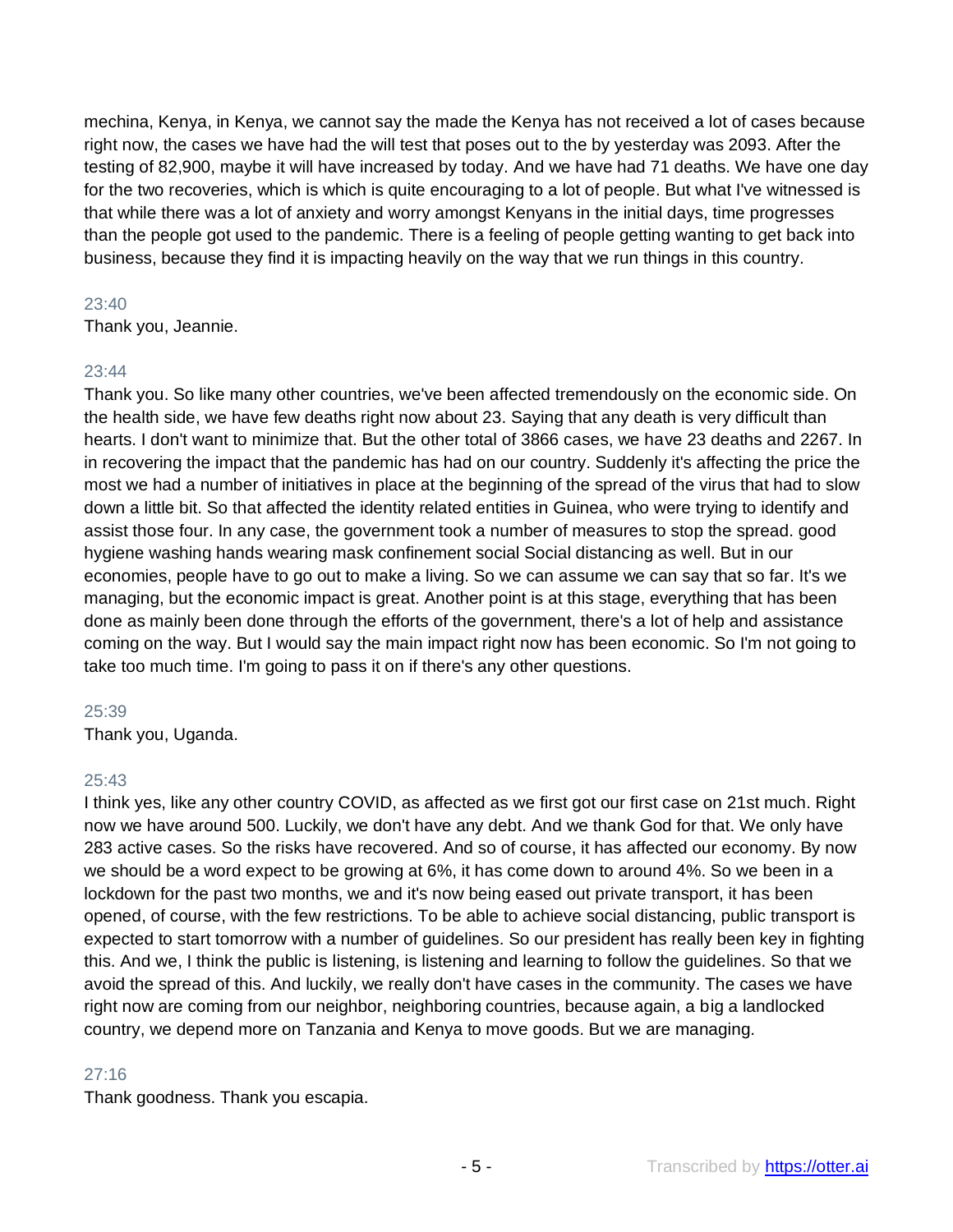## $27:20$ Um,

## 27:21

so just like the rest of Africa, we fortunately we've been shielded from, like the pandemic scale we're seeing in Europe and the US. We have so far tested, the Ministry of Health has been expanding its capability and testing and they have so far tested 120,000 people assuming that your countertop population is between 100 and 120 million 0.1% of the population. But anyone who's deemed at risk, who who has a recent arrival, who has had contact with a recent arrival, or who's showing symptoms usually gets tested. So total test is 120,000. Total confirmed positive so far as 1200. And unfortunately, there are 17 diseases so far. As Mory from Guinea mentioned, there is emergency law in our country, and people are told to stay home as much as they can. But the reality in Africa is that a lot of people had to go out to make a living and people cannot basically stay home for weeks on end. So that's a difficult thing. Thank you facing as I think, as a personalities, we're just starting the rainy season in Ethiopia specifically. So we're going to have three more months of cold. So it would be an interesting

#### 28:52

okay. I think we may have lost your order at the end, but Mauritius?

#### 28:59

Yes. Well, our case is somewhat similar to other African countries. We start we started with a curfew and the lockdown and the confinement and 20th. March is one case.

#### 29:24

Can you can you put on mute until because there's an echo?

#### 29:29

Yes. Sorry.

#### 29:34

Could you please. William, you are on mute. Continue. unmute yourself. unmute yourself so we can hear you or did we do you Maybe while while while William is trying to get back.

#### 30:09

Yes. Okay. Thank you. Yeah. So I was I was saying that about 300 cases, out of which you had 10 deaths recorded. And as a date, we have only three positive cases, these people are the hospital or the hospital. And we have passengers coming to Mauritius who are in current time. This is the current situation as far as the committee is concerned. And the effects are also same as in other countries. So we have all the public sector and the private sector, both work work clothes, we will have to go to supermarket with protective equipment and an alphabetical orders. So twice, twice a week. The economic condition is somewhat difficult, as in most countries, but government has been helping a lot of people, people government came with which assisted scheme whereby it helped to pay the wages of those working in their private sector for the public sector, there was absolutely no difficulty. So what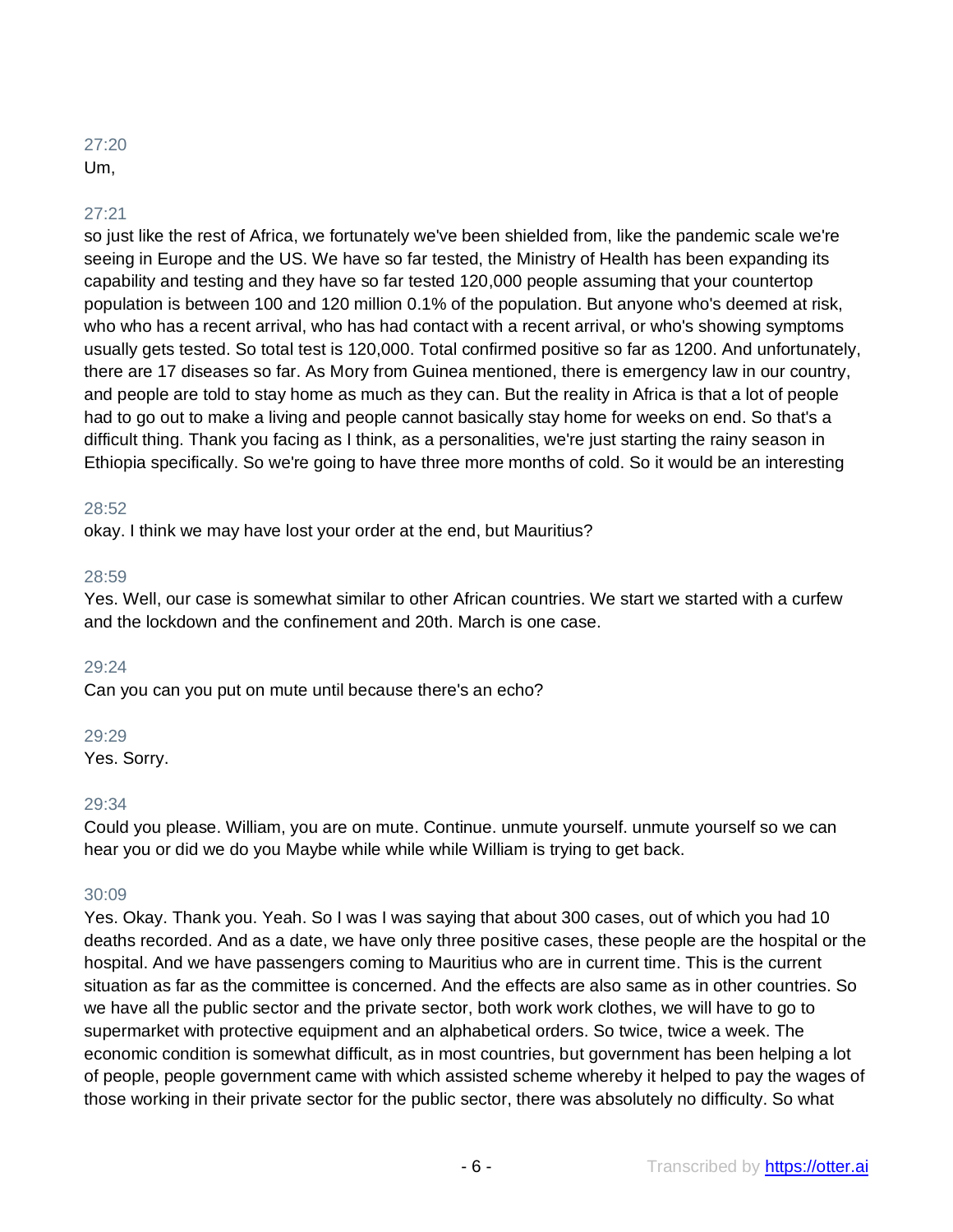government has done, government has dispersed the sum, the sum equivalent 207 to 3 million US dollar to help public sector to pay to be there to pay the wages of the employees, and then have also raised a COVID fan event national fund. And today we have gathered 4.1 million US dollar that some will be held, it will be used to help NGOs, enterprises, and people who are at grassroot level, and the Bank of Mauritius also has injected 100 and 50 million US dollars in the budget. We are voting our budget tomorrow itself. So money has been injected in the national budget to give a boost to the economy to help the sex the sisters who are who have been affected by by the COVID by the COVID. Some of you in brief later on, maybe we can develop more.

#### 32:07

Yeah. Thanks. Thanks. Thanks for Yeah, Mouhamed,

## 32:12

thank you, in Senegal, like like the other country in Africa was also really affected by the pandemic, economically and societally. Today, we have 3932 cases of infection on Coronavirus and 1063 people was recovered. And we have 45 people who visit from the pandemic the government decided recently a relaxation of the state of emergency we have adopted a new strategy to live with the pandemic to adopt our life to live with the pandemic and some measure the government decided to allocate 1000 billions of safer to support affected sector like public the private sector and also poor people. Government has dedicated food distribution for 1 million family in the in Senegal. And in the meantime, we have make constant that sector which was specialized specialize it on foot delivery and good delivery, working when, during this this disparate, disparate and robell is that the situation actually in synagogue we have a new strategy to now live with the pandemic with relics of the state of emergence.

## 34:13

So, as you could see, we've heard from all seven panelists, and the repeated theme has been that the Coronavirus had a major shock, economically major impact economically. And clearly when somebody says major economic impact. It means vulnerable people who are already being excluded because they're not yet in an inclusive system or being out of the system or going to even be more disadvantaged. And therefore, we as Mouhamed said, as a community, we have to figure out how to get back to work, how to get back in the field and how to live with the pandemic. So I want to get concrete I want to get technical and instead of asking the full panel I'm gonna throw in a couple of questions which were asked by by a lot of people. And it has they have to do with the fact that all countries have adopted social distancing as an effective measure to live with the pandemic. And when when somebody speaks of social distancing, there are certain constraints about ID systems. So I'll ask you a spin on this. Can you conduct enrollment? Can you conduct authentication? Can you conduct collection of data in the field, while maintaining social distancing? Even the images we have in mind when we see elections, very long lines and people stacked one against the other. So anybody that has any plans and experiences any ideas, please raise your hand so I can recognize you. And I give you the opportunity to speak about how do you reconcile social distancing with the fundamental functions of identity authorities that need to touch people? Nigeria, do you have any? We could stop anybody. You still have it? Yes, that

#### 36:24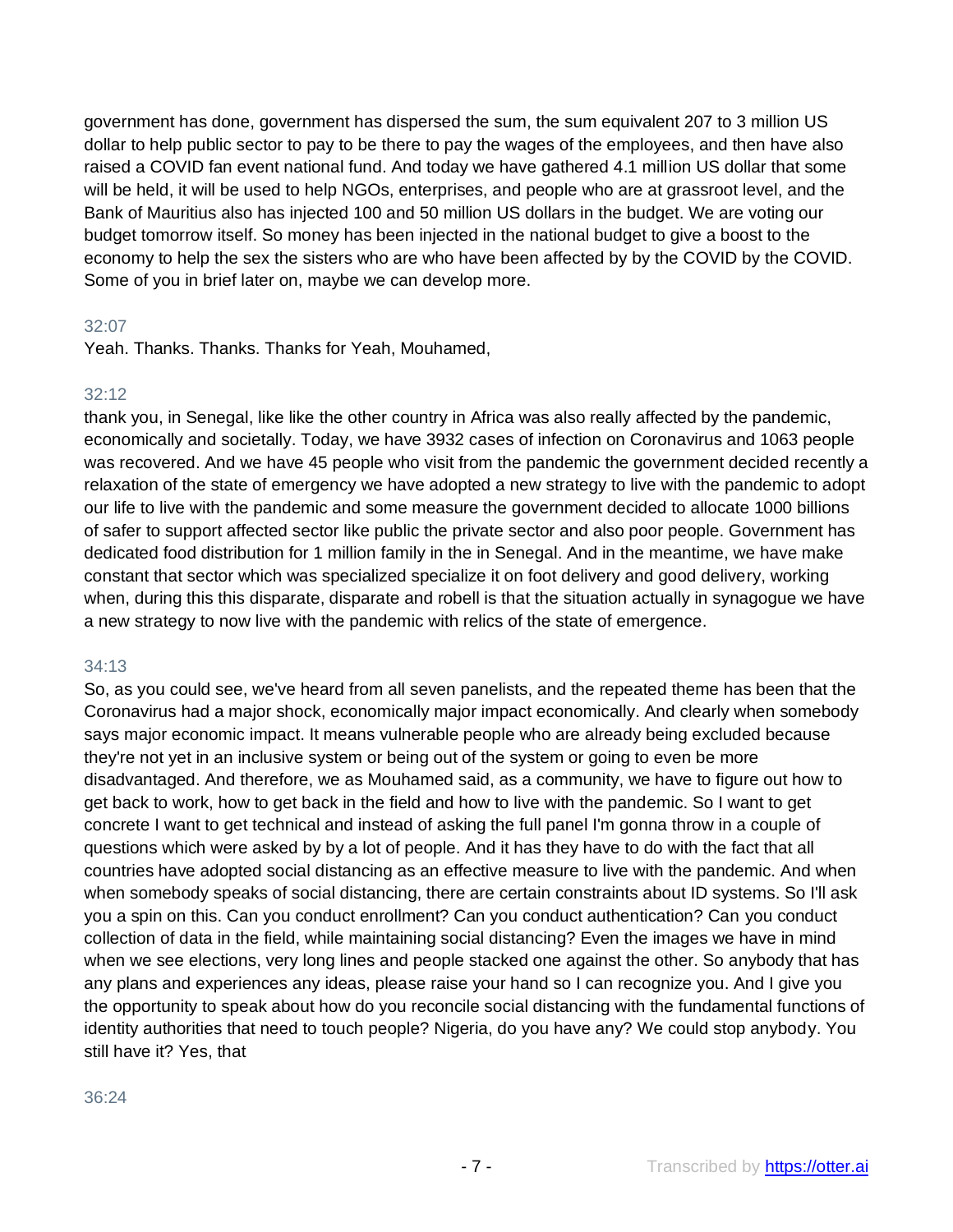is a problem is not the social distancing problem, I think there's a fundamental problem is in Africa. The technology we use is generally we use fingerprint identification, and fingerprint identification means contact or contact with the central and the global problem is in the in the case of of COVID deserve, how we're gonna continue to use fingerprint identification. And what kind of measure we can take to be sure that zero will not be the case of contamination, yes, because it is a contact we have a contact from the teapot in our case, because we are concerned on identification in health facilities, generally, people who come to authenticate themselves in the health facilities are supposed to be sick. So, if they are obliged to use the fingerprint identification to authenticate themselves, there is a risk of contamination because every people use the same sensor.

## 38:01

Right? So we need to

#### 38:02

clean the Do we need to have someone who is beside the sensor to clean every time we have to authenticate people someone that the question actually, we have to face there is a sim in my offices, we have fingerprint for people to to check. People have to authenticate, to come in and to go outside the office. Take a second pause.

## 38:43

take a pause. I want to I want to hear Nigeria's reaction to this because we heard that you know, all biometrics in Africa is relying on finger prints and fingerprints on touch. So one idea is we're going to need to clean disinfect and the question is can we trust this process? Can this be happened in a systematic way. So Nigeria, do you have any any perspective on that? Yeah,

## 39:06

I believe that we we we have to adopt the the cleaning before the use of the fingerprint machine and also cleaning after each wire, we will look forward to having some other biometric models to implement. Like at our back end, we have directory models of the fingerprint face an iris but we have not been capturing data on the on the iris so this is an opportunity also for us to also introduce the eyes, but we need to keep the we need to keep the two meters apart guidelines for queuing at the Centers. We have to restrict the number of parcels that are allowed into the center at a time. We also have to space out seating arrangements, also for even our staff to be on shift not to cram the office. And then we also have to encourage people to use the pre enrollment portals. So that it will reduce the time when you come to for the, for the biometric capture, and also to implement some of these online appointment booking processes. But the fingerprint will will will be with us for some time, it cannot change immediately. So we need to take this dis majors of disinfecting in the scanner, and also cleaning it before and after, and making sure that all the COVID-19 measures are also taken into place. Thank you.

## 40:52

So, let me ask specifically another identity authority, what our plans would be what I heard is, yes, it would be nice to have contact less. But the fact is, we are for our transition period of time, we are going to still be using contact fingerprints, so we have to live with it. So what do we do? So, Reuben, what is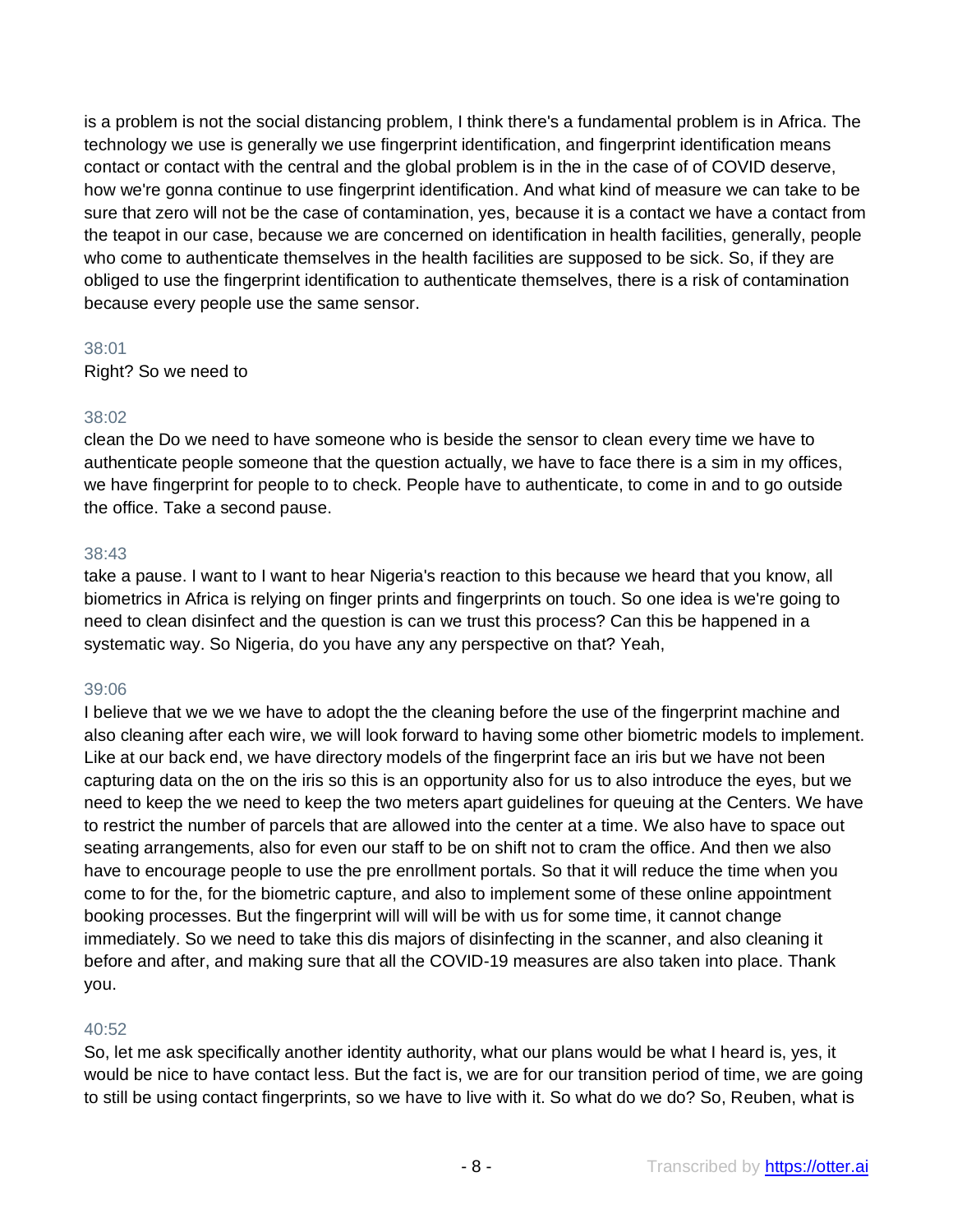your view about the future of contact fingerprints? Do you think that's going to be obsolete in five years? Or do you think we can live with pandemics and touch fingerprint in the in using measures such as Mouhamed and DG Aziz have explicitly said,

## 41:37

Ava? If I may comment on this one. The epidemic has really potential registration activities in the country. We are in a position where we had the semi semi automated decision systems where we were capturing the road fingerprints, which required the personal contact between Africans and under the officers. And that we had to suspect that demented tree when the epidemic was coming to this country, and death right now in the country, we only issuing identity cards may be on the positive side. In Kenya, the M pesa. system in terms of transactions, which uses they documentation has gone the wrong way. Slowing down my use of physical money. And again, when it comes to use over the identity documents, we have a nice citizen system whereby By the way, night date, night 80% of Kenyans own identical cause, by law, you cannot do anything in Kenya, you cannot enter into get into any transactions, whether government, whether we're whether business or commercial without any political or social. So we have added we migrated our data to an EU citizen platform, is it a platform is whereby if somebody is applying for a passport or somebody is applying for other services, you just Rogaine and you can be able to migrate under build and kitted using that system in terms of your data. So that's an advantage in terms of it. Kenyans were already enrolled

#### 43:45

by grouping, you said you move them to an E citizen platform and they can be authenticated. So you have an authentication model, but it still uses fingerprint, no.

#### 43:58

Yes. The it's the use of the identity number not necessarily that biometric systems

#### 44:08

digital identity,

#### 44:10

yes, identity you sort of, but we also develop advanced status, where we come up with our own specifications for identity, electronic identity, and then now with a dynamic with this disease, we are also trying to see whether we can be able to refocus those specifications so that they can be able to be tailored to that to reacted to that the problem we have now because we find that if you have to have an idea, you have to have a physical interactions and others it will go a long way not not limiting the spread of the of the disease, otherwise for the purpose of a occasional registration, we also plan to have a life capture systems in our county headquarters, so that we are going to limit the interaction between the applicants. And also the the officers in the interview for purpose of putting up safeguards for those emergency cases, like carving fish or masks, carving, the tangent and, and all that I think we have already, we as a department, we are worried about that and suffering to the officers.

#### 45:33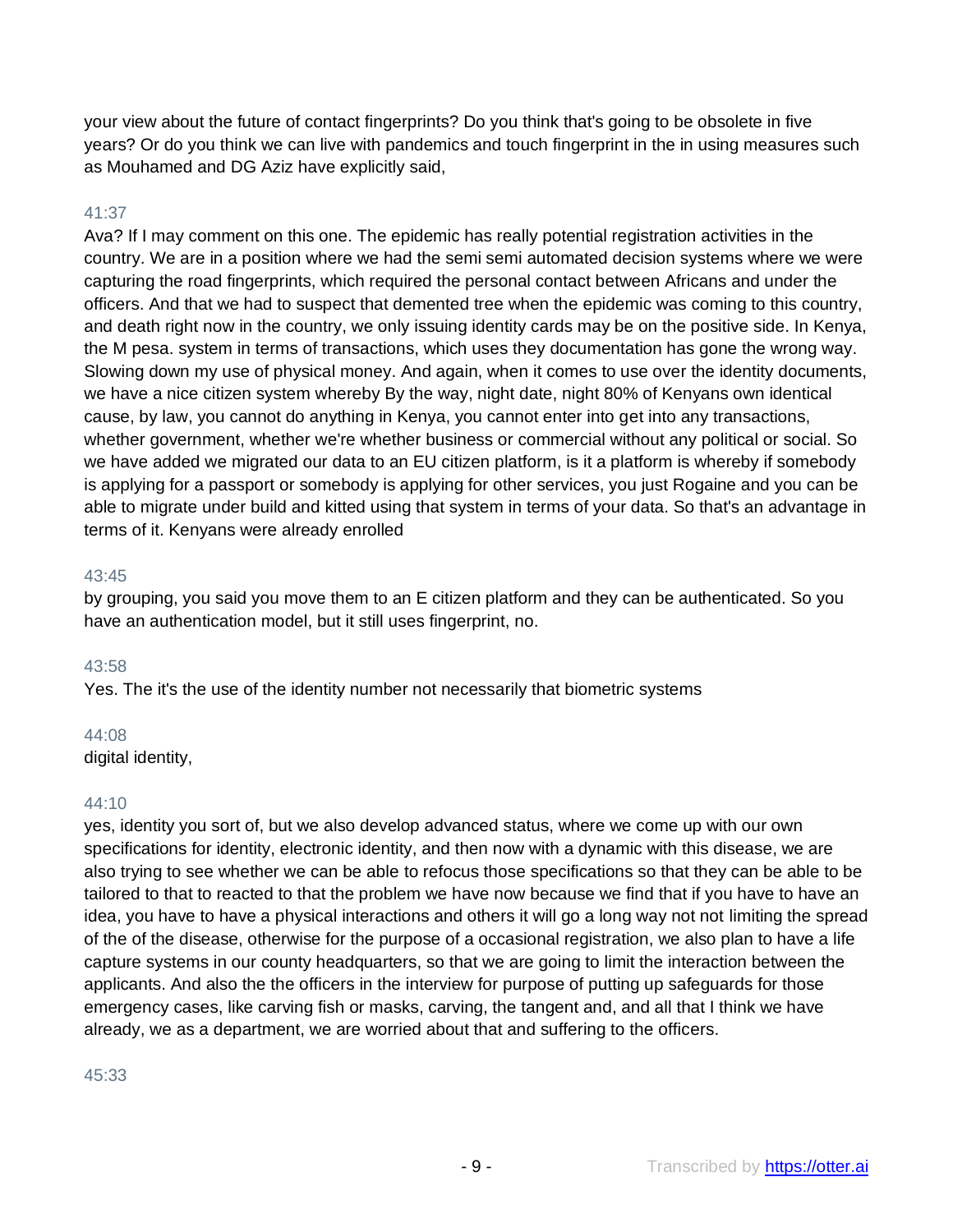Okay, so so let's assume that we need to live with fingerprints in a transitional period or for a long time to come. And we have to trust the sensors because we have to build in place some sort of disinfection and cleaning mechanism. But how do we ensure that some center somewhere in in some remote area, which is not directly under your control, will be following the standard of cleaning and die trust as a citizen coming to the center? Do I trust that they've done that they've cleaned it the way it should have been clean? Or can I take something into my own hands? No pun intended, and tried to deal with the situation? Actually, I wanted to give the opportunity for Grace to chime in on this in this area, because I think we will seem to be converging to the notion that, yes, we would love to have contactless but the fact is, fingerprints are what we have today. And fingerprints will be for a while, what we need to do. And so we got to clean, we got to disinfect, we got to do what it takes. So, Grace, do you have a perspective?

## 46:42

Um, yes, and yes, we have to clean but also, I think we have to plan to plan and have proper guidelines. We're the first one, one of the first services to be closed together with the schools due to the numbers we have in place. So we have plans to reopen. But we have to limit how many people come to the registration center through the appointment system. But even as you limit, you have to make sure that not only have you cleaned your machines, the people themselves are clean, because they is this close enough, they must wear the masks, they must follow the guidelines. And I think communication also the public has to know the reason why these measures are being followed. And I know we still use the fingerprints and so on. But I think we also have to aim for digital identity. The agencies that we so far connected with, as integrated with that use the National ID continued operating throughout the lockdown, they really didn't accelerate, some of them they are businesses went up. Because all you needed is to go to their online site key in your national ID number, and you get a service. So there was no contact needed. The the our telecom industry made more money because people were using more of the online services. And so we needed to aim at having the degree to move to the digital identity. So that at least that they records we have such people are able to transact going forward as we look what to do with the incoming record.

#### 48:32

So you have the digital identity, but I assume that the authentication is a soft authentication, all you have to do is submit your, your demographic, you're not actually authenticating through any biometric or are they authenticate using a selfie, so there is no authentication? Soft

## 48:51

there are some we have different ways, they are some way just submit your your bio data, and then we verify and, and and because we are allowed to, we have a law that allows us to share information. So once you enter your national ID number, the person offering our services are able to compare the information submitted to them and the one in the National ID database. So they are able to do this without contact. However, we have others that where you need to authenticate where you need to, to do this. But so those who are affected kind of so they have of course they didn't stop but they have to do more cleaning to follow the guidelines, as stated by a Minister of Health.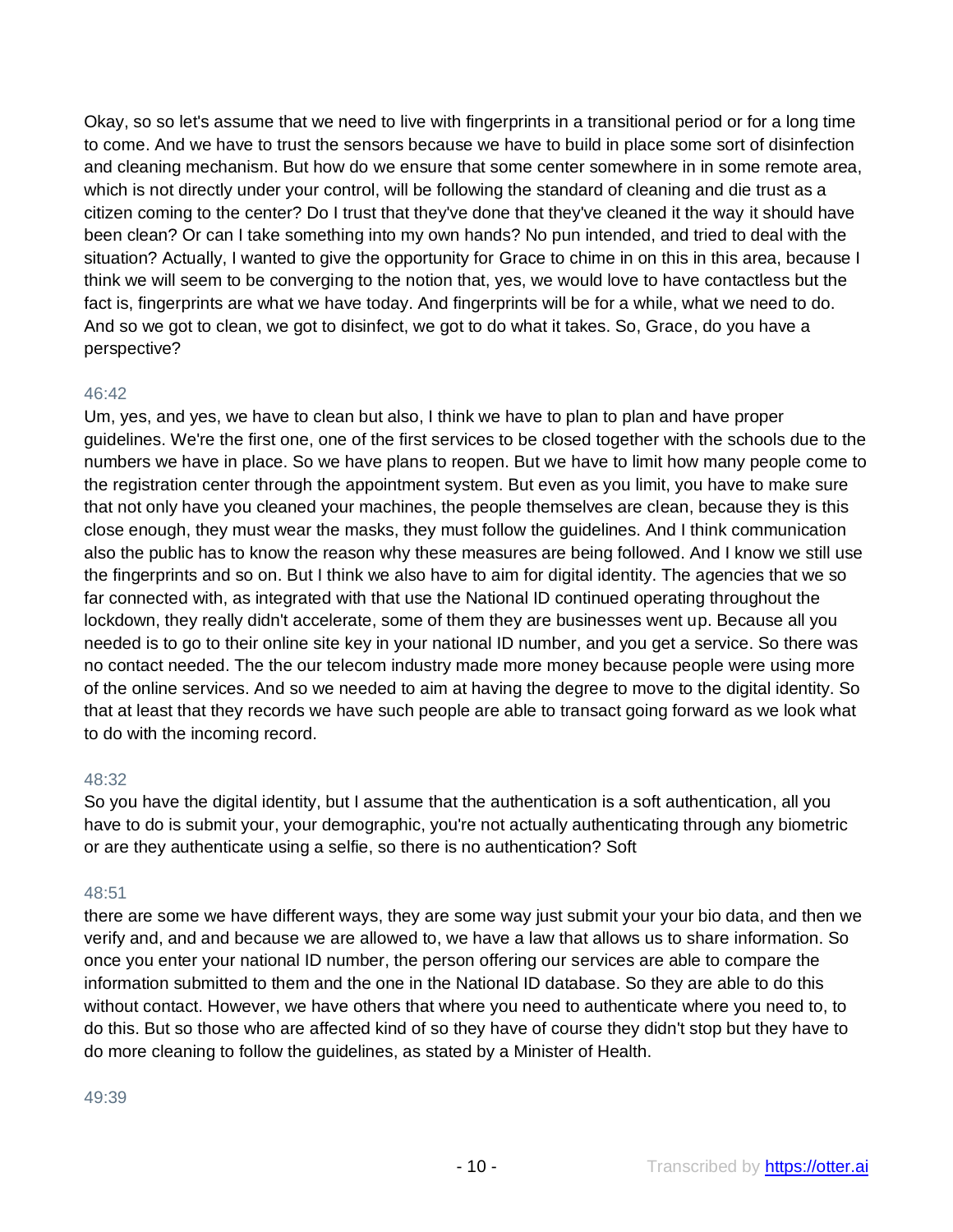great outcome. I want to I want to hear your day on this subject. But hold on the thought. You know, when we talk about fingerprints we talk about we assume that the fingerprint is touch fingerprint, but there's a whole class of new technologies, new sensors, new algorithms where you take a photo of of the of the of the finger or multiple fingers. So these are you wave your, your hand or you present it in front of a sensor or scanner. So the panel, please think about that modality if it's viable for Africa or not while I go to your day, he who, you know wanted to give his perspective on how do we open up the work of the business of the national identity authorities during this pandemic? You they I believe you wanted to say

#### 50:33

Yeah, yes, I actually would wanted to add on this issue of contacts versus contactless biometrics, we need to get here are in the process of launching a pilot. So we're more concerned about enrollment, more than authentication. The options are still all of them are on the table, there is contactless authentication technologies we wanted to set for the pilot.

## 51:07

We've heard about lots of different kinds of technologies, we've heard about voice recognition, or facial or gait recognition. All of those are biometrics. And since we are at the start of the pilot, we are open to test all of those to see which one is feasible. But principle wise, principle wise we are going for, for foreign authentication, I'm sorry for an enrollment. That's biometric based but not necessarily for authentication. We wanted to limit to minimize biometrics for authentication. We wanted to focus on OTP or soft authentication or other technologies and avoid biometrics because it's an overkill for in terms of facilities and logistics required. And for many services, it's an overkill to have a biometric authentication. And that's the principle we're having for the pilot as well as for the Main Lounge.

## 52:05

Okay, so. So another question I was going to ask, I'm going to do a poll, after we come back to the question of the the, essentially the touchless fingerprint, I want the panel to think about the following statement. In five years, all identity databases in Africa will include face, finger, and Iris, and we're going to vote on that after we come back from from this question. So the question right now is, does anybody have any opinion about touch less? fingerprints? Do you have any experience and that that already in itself is an important statement? If you don't have experience with them? That means that the industry has not been vocal enough explaining what they do, and etc. And we need to be looking at that. Does anybody have experience with touchless fingerprints within their context? Maureen,

## 53:12

do you have any? No, no, that proves my point. We We We don't have any experience, but the convenient 19 is going to change the landscape for forever. So I think there will be pressure on the providers to come up with solutions that address this type of situation in the future is very likely that every four or five years, we were gonna run into this type of pandemics. So I believe the markets and technology will adjust to the new reality we're gonna be in. So even though we don't have experience in it, I suspect that in five years, there will be technology, if there is not already some existing that will allow for contactless enrollment of biometrics. So you think that pressure is real, to get away from contact is real enough? Definitely. When you look at solve, you look at Kelvin 19, the consensus is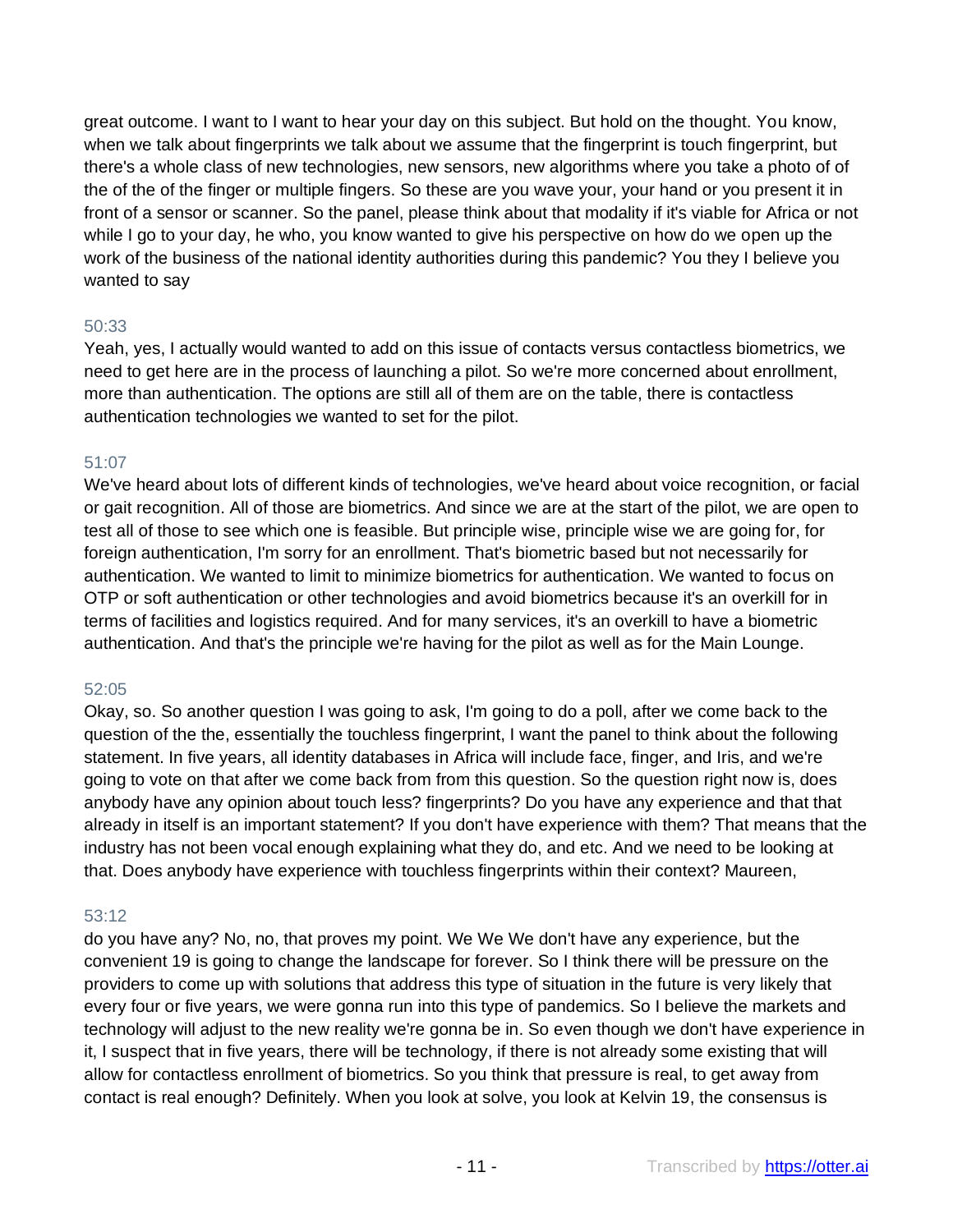we're going to have to learn to live with those type of health issues. We have not that they will adjust, they will evolve. So it's apparent that every five, six or 10 years, we're gonna run into this, we're going to have to address such as in the past a number of crisis, or event of force us to change our habits and ways I think is going to be the same way here in the biometric community.

## 54:49

Okay, I want to go to Mouhamed and then I'm going to ask a couple of questions. So Mouhamed, okay.

## 54:56

Here in Senegal, we have a pilot Implement face recognition as an option. If the fingerprint authentication does not work, because in rural area, we have a problem of guarantee of the fingerprint, many people does not have good fingerprints. So that's why we have, we have bout some tablets, which implement the face recognition. And we do it as an option. If the fingerprint authentication does not work, we have the option to pretend to be the face. But on a large scale, if we assume that now everybody goes face, do you think you have the accuracy enough for you to handle the scale that you need? Actually, the system we have is enough to be because in our countdown in, in, in order ID card, you have the picture, you have the face, you have the picture of the user of the beneficiary. That's why it is easy to implement the face recognition and we have tested it in our tablet and it is working well.

56:10 And any any interest in Iris,

56:13 not Iris yet

56:14 not face to

## 56:17

face recognition. Let me ask William William. What does Mauritius do? When it comes to biometrics? What are you capturing? What are you continuing what you're discontinuing from the enrollment?

#### 56:31

The national identity card system, we did it the traditional way that is taking of fingerprints. We did not have facial recognition, no facial recognition, no Iris, because we had court cases we had. Yes. And then even if when we take the fingerprint of the processing the application, the national identity guard, we have to delete the fingerprint. We only keep the minutiae. We mean, yes.

## 57:01

That's the point that I wanted to hear and raise with the panel. I mean, in fact, we talk about COVID, forcing us to move into other modalities, etc. But it's many countries in Africa, they don't have the law that would permit the extraction of facial templates that do one to many, they may do one to one for authentication, but one to many may give people a little bit of concern about about privacy about surveillance. And then under the guise of COVID-19, maybe people get concerned that you're letting in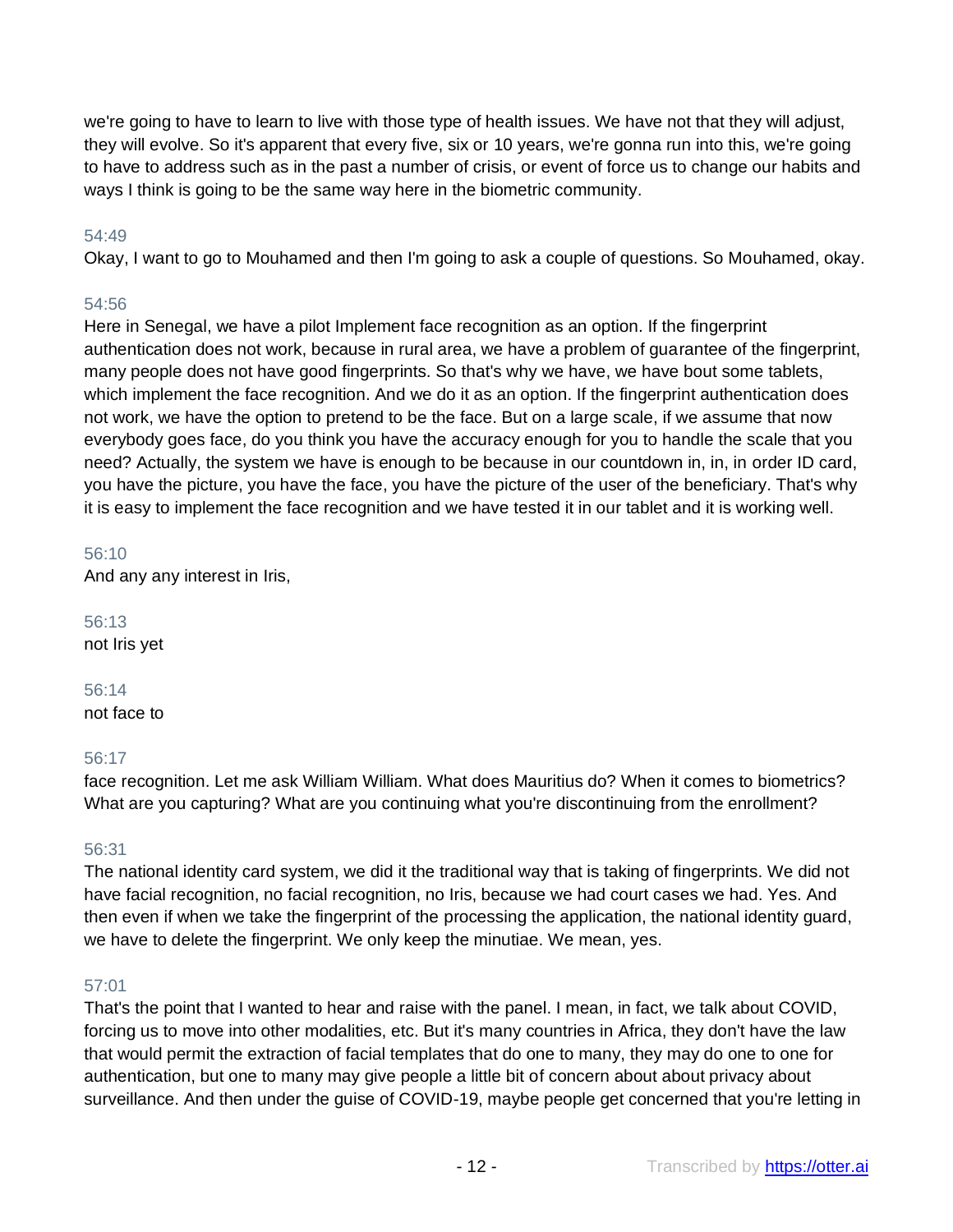a capability that is very invasive to privacy. That's a perception. So maybe maybe that's a topic that's worth bringing back to the identity authorities, maybe Nigeria, I mean, is there any legal framework that would protect against facial surveillance, because now you've got face recognition, and you've got face templates that can do one to many?

#### 58:06

Well, thank you very much, you know, when it comes to selection of the modalities, also the population also matter.

#### 58:23

This way, that is why we we we have selected three models from the time that we were designing. So at the back end, we have the fingerprint, we have the face, we also have the the iris at the back end, but we are capturing only fingerprint and face, we have not yet started capturing the the iris, but with the COVID and also the need as our population is growing very fast. We need to introduce the iris and also introduce other majors. But when it comes to the data protection have, of course having a national data protection law framework that will help countries and societies develop policies that will work for the deer population is extremely, very critical. In Nigeria, we have not yet gotten the law in place, but we have regulations from from from it authority need data, which is being implemented now. So these safeguards of total we when is required, it will protect people's right to privacy with stringent data governance rules that can also affect how government responds to pandemic. The question we should be asking ourselves how can we make use of personal data for the great health Good, while still protecting the individual's right to privacy, and to what degree should privacy and other rights be curtailed, for the sake of public safety, I don't have all the answers and I, I understand that these are discussions that we need to have, as we pick the pieces of the hard work, and also the health and also the economic downturns of the, of the, of the pandemic. So, we in terms of the selection of biometrics is based on the population and also accuracy that we want to have in the use of the of the data in future that is when we do authentication in the future. And we are also working towards having that data protection in, in place, we have seen places like Singapore and South Korea, how they, how they apply to the the, during the pandemic, how they applied those technologies to really trust people, which some people might say privacy or whatever, but during pandemic, nobody. Everybody wants to be protected, rather than rather than talking about the soul is sometimes is public. Good. Thank you.

#### 1:01:30

So looking at the panel, please raise your hand if you have a data protection law in place today. So we have 123455. Mouhamed, you raise your hand like, Oh, no, no, no. Okay, so so are five countries, out of the seven that have data protection laws. Nigeria will have the data protection law I understand in the next six months.

#### 1:02:08

Hopefully, we'll have it in the next

#### 1:02:12

next six months. Okay. So the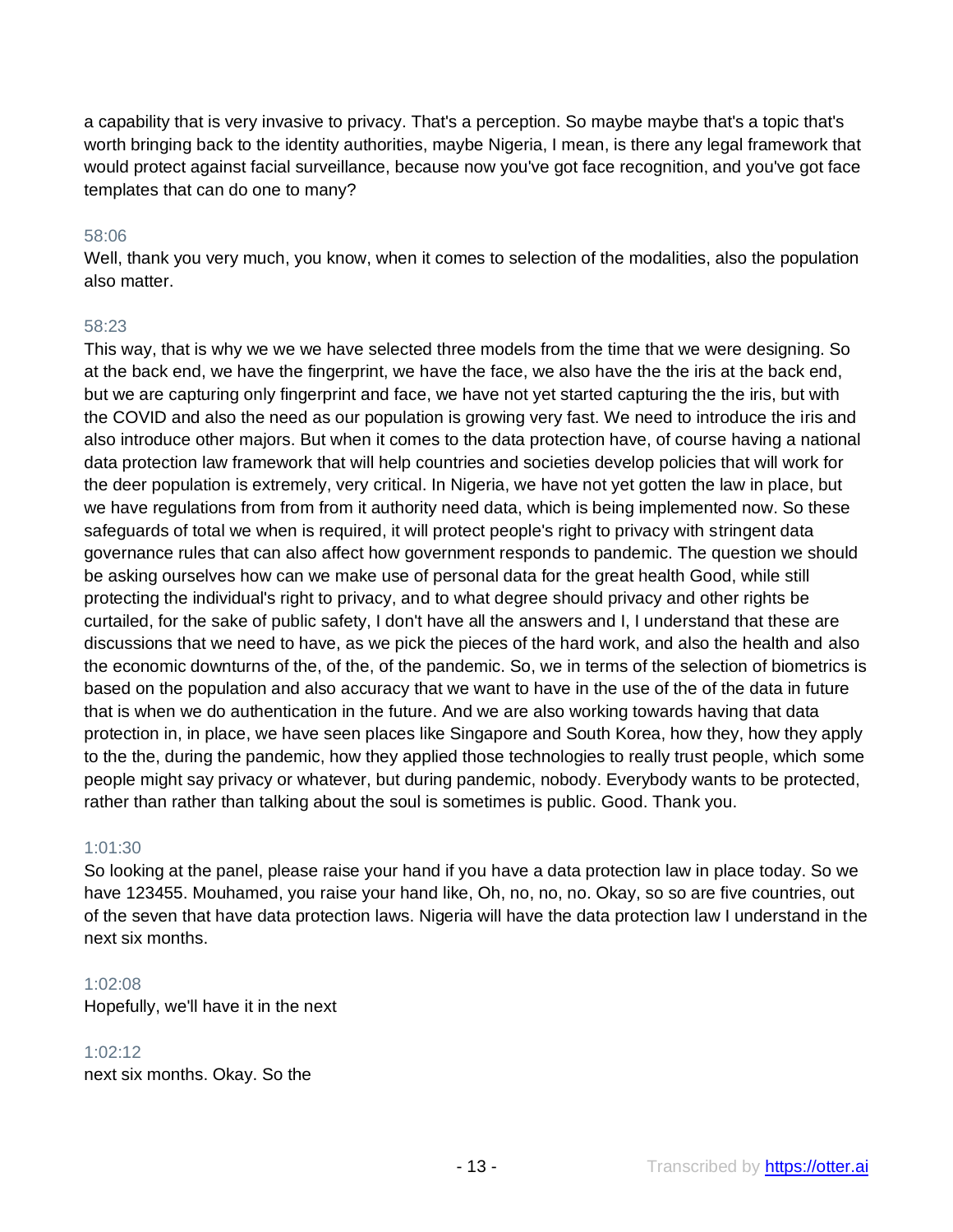#### 1:02:14

issue will, we'll have it in the Nexus.

#### 1:02:18

Okay. So what we've learned from from Mauritius is that, yes, while we have fears about contact fingerprints, they are the only ones that are covered by the law by framework of protection. I asked when you do you feel there needs to be a revision in the law to allow for more permissive biometrics such as face? Or do you believe that the concerns about privacy are overweight? The concerns about cleaning and that you're going to continue to do cleaning?

#### 1:02:55

Yes, yeah, well, just to go back a bit. Let's say we are doing, we are taking processing application every day, since the confinement has been waived. And after each operation, they disinfection of each person who come when we did is when the screen is being cleaned after each operation, the offices have got protective masks, and then the public holds everyone who comes need to have masks, which is the same as in many countries, but there has been resistance. As far as far as facial recognition, pink and gray being a fingerprint is is concerned. Because, you know, people fear that some at some time, then some cases that data can be used, for example, the politician the opposition, sometime the fear was that if we give this to the police, or we give this data to the police, this can be used against the citizen to track down criminals. And it was not the purpose when the data subject gave his his details. It wasn't for that purpose, it was only to process his national identity code. So it's a bit of fear, you know, people are creating that the older versions of the democratic country, very democratic, we own the Westminster system and the UK based industry in the population for political reason, for personal reason, some would say that their biometric their figure, their face is personal to them, why to give it to the authorities. So they have some resistance.

#### 1:04:30

Okay. So, I mean, obviously, we live in a society where we have 10 fingerprints, we touch things we cannot be completely go around without touching. So we have to live with a pandemic where we touch things so that that's clear. So what about a model where for enrollment, since it's, it's supervised, and there is an agent who's trained, responsible, who's wearing a mask who's with a cleaning cleaning happening? I understand that fingerprint. can be salvaged for enrollment. And because you're the best, they've got high accuracy, and they've got good stuff. What about the new normal for authentication? Because we can't afford to have like fingerprint sensors at the doors of an access control or some areas where it's the egates or whatever, because they're not attended. So unattended authentication? Does anybody from the group have any idea? Maybe we can hear from Reuben Muhammad Maury, do you have any ideas, raise any ideas of experiences with authentication and touch? How do we make that happen? Cleaning is not going to be an option, because we don't know unless I carry with me spray. And every every time I want to enter my building, what do you do a Roman I grant you that?

#### 1:05:59

Okay, that one of the major problems this Kenya faces in terms of identification is stemming out daily registration. Because you have a lot of communities, especially those ones, which are from our neighboring countries, who try to infiltrate in the country and would wish to be registered as Kenyan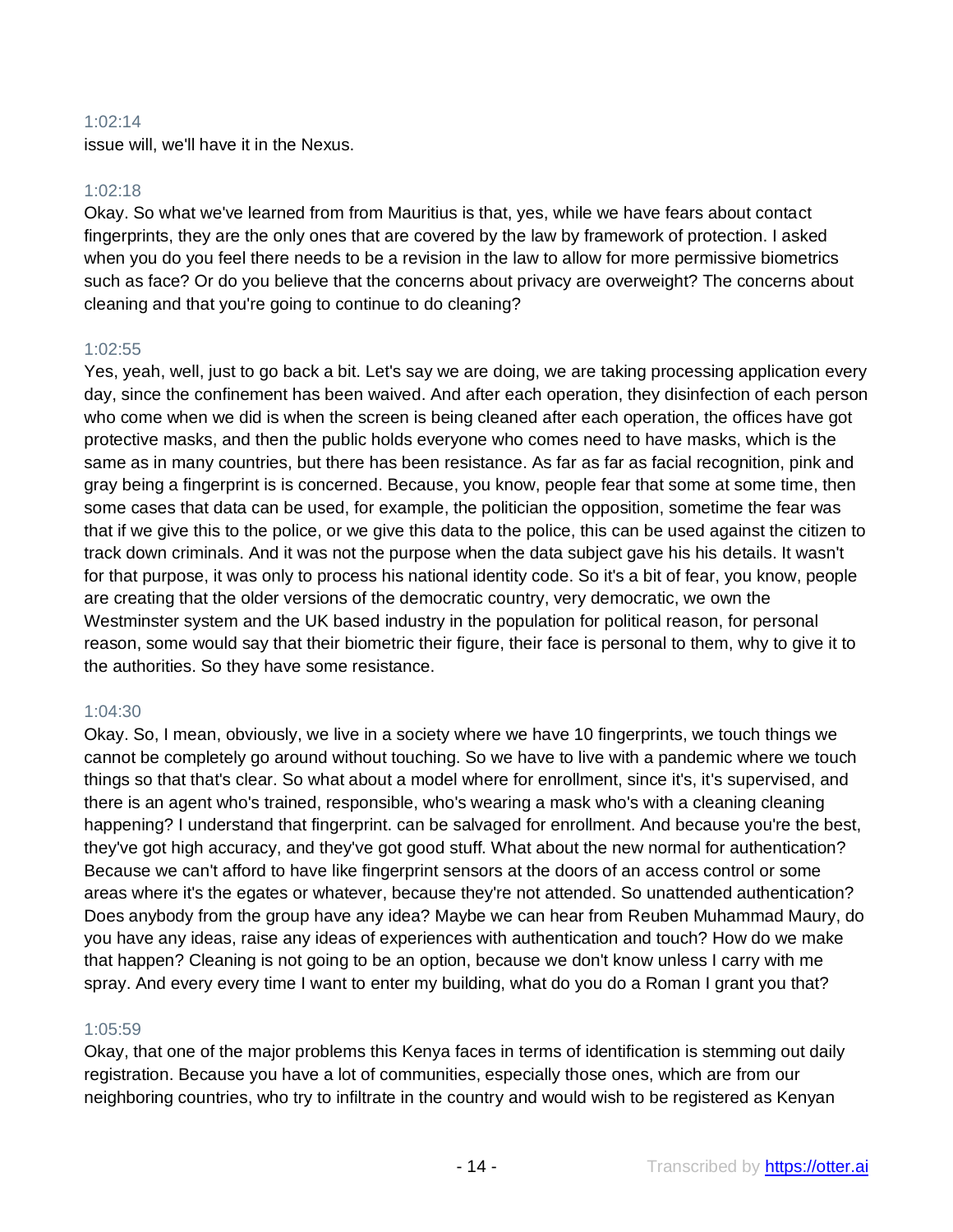citizens. You also have Kenyan Rocco's who would wish to manipulate the data for various reasons. So the fingerprint plays a major role. And it will continue doing so for quite a long time to come. But in this country, we also coming up with a program where we want to rain identity, identity movement to to civil registration, where we are trying to integrate the two systems for purpose of starting, I've been a unique, and we had a very advanced change of capturing butts in this country, and also digitizing the butts, so that the two systems can be interlinked. And then eventually, we issue a unique number which we are calling I will do my number. Our thinking is if you identify individuals array and have them in a data database, and they issue them with a unique number, which we are calling a Duma number, then you might find that the role of biometrics could be reduced. Because you could identify applicants, individuals using a mobile ID by issue aware of the number as you speak. Now, in Kenya, we do a lot of services, which Kenyans are able to apply for and they're able to be processed without the necessary use of biometrics, just by use of the identity can be recognition of a of the number and checking into the database. And then identifying, trying to then get to that to the person who is before you applying for driving license, or praying for a word for cara, Cara is our tax authority, and all those other services when they present themselves having an identity card, and just by checking out a photograph, you're able to say yes, is the person be before me. So I think mobile identity could play a big role, but they were required to capture people come up with a family tree. And you say the unique number is a is a form of identification.

#### 1:09:00

I want to come to you today because you raised your hand. I'm not sure you you answered this. But one question I have for you guys. Nobody has talked about authentication using a selfie. Is there any resistance in African against that? I mean, seems to be popular in western countries. You've got a phone you take your selfie, you don't touch anybody. It's a low security, it's better than nothing you can put in your your Duma number and then get a selfie. What do you guys think about that? I mean, Grace you have experienced with that ruin. Anybody wants to comment about that. And then let's start with your day because I will combine the two.

## 1:09:51

The Ministry of Foreign Affairs here in Ethiopia uses the selfie authentication for power of attorney for Ethiopian solidarity. abroad they can give, they can take a video selfie saying, I assigned Mr. X, Mr. White to take care of my business here in Ethiopia, that kind of thing. So the video, the video power of attorney assignment and such things, are we there is some experience here in Ethiopia. Yeah, the other question, I'm sorry, if you can repeat?

## 1:10:26

No, I thought you raised your hand, whether you wanted to add to the conversation that was taking place about authentication, but you said that selfie authentication is happening in in in some some application like, auto Sterling. If you don't have anything else to add, we can move on. Yo, yeah, Grace. Um,

## 1:10:54

I think we need to understand how African countries the biggest population, for example, in Uganda, that want to transact or want to receive a basic service, will not have the ability to take the selfie will not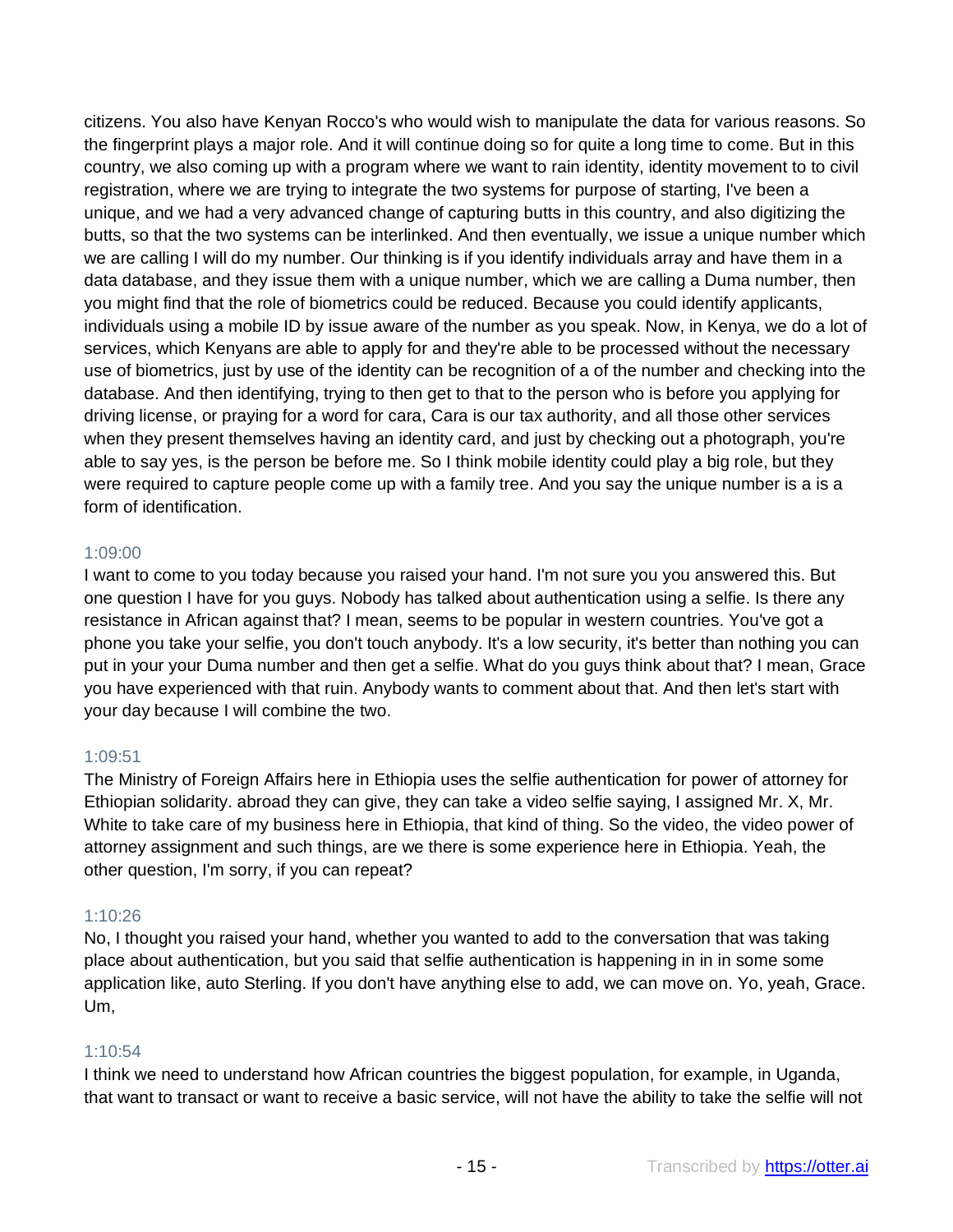either for the device, or how to use the device, even if they had the device. So they will need to help steal social distancing is violated in that case. So as we look at this, I think we need to consider the environment in some of our countries. So that's why a, we need to also look at more over system integration. Most of the systems we use, if they are able to integrate with a national ID and agree to use the National ID number as a key identifying all services, then I think we are able to eliminate fingerprint authentication. Yes, because in in Uganda today's we are working on the process. So that we we have a centralized ifis, so that we don't have different MDS paying for the FS licenses. Once this person is being identified in one center, all the information should be accessed from that center should be updated at that center. Luckily, our law allows us to share information. Of course, there they are, we look at the privacy who must get consent, we must, we should ensure at a certain level, but just to be able to receive a service so that you're able to use an app on your phone, and then access or service. But when it comes, it's a good idea. But I think it will sound so fool soft, just a small population.

#### 1:12:50

Okay, so so inclusion will not happen. So here's what I heard, I heard basically, in the post COVID era, or while the COVID pandemic is happening, we have to continue enrollment, social distancing has to be implemented. Cleaning in a supervised way has to be completely implemented, as we bring in multimodality, which will start to have an impact in the next 434 or five years, if you like, in the meantime, for authentication, we can use selfies, that's, that's fine. But it's not going to give us the big impact, maybe four, four small, low risk transactions, digital ID or a digital ID number. And with an integration with a national ID, or maybe a security question, maybe a pin could be enough to allow somebody to get access to a service that they're asking for. So without having to solve the problem of contactless by biometrics. Does anybody on the panel have an alternative? Yes, please, Nigeria. Okay,

#### 1:13:54

thank you. Thank you very much. Well, when it comes to authentication, I used to think that that is where the milking of the cow you know, like in Africa, everybody wants to milk the cow. But most of our problems like say Nigeria, because we are a bigger country is the enrollment that is really our on major issue. But when it comes to authentication, we have already put the back end we put in the we put in the API's that will allow only did mean you can put only the name or you can put a combination of, of demographic information or you can put only the face or you can use the biometrics themselves. And then currently also we have the mobile ID. And also we have a QR based digital ID slips which can be useful for for for, for attentive authentication, but you're not discovered now. has not only created an appreciation and value for the inclusive digital identity, but it has also sparked the conversation on how, like new seeds should be empowered and supported to accelerate the ID coverage, and provide the foundational IDs system required for planning, development and management of future issues and also pandemics and also that they mean, we have separated the need, again from from, from, from citizenship. So DNA is proof of who, who you are. So it does not confer citizenship, so that people now recognize that the digital ID is a important benefit of the foundational ideas, they have the ability to respond quickly in the face of disaster through the use of their widget style, to manage distribution of food disbursement of palliatives, and even a location and distribution of vaccine if it's if it is needed. So there are desertion around ensuring we learn lessons from this pandemic, and work with all the stakeholders to have the National ID that that can be leveraged as the single source of truth for the functional ID to asset in eligibility for beneficiaries of services schemes, or transactions as we have it.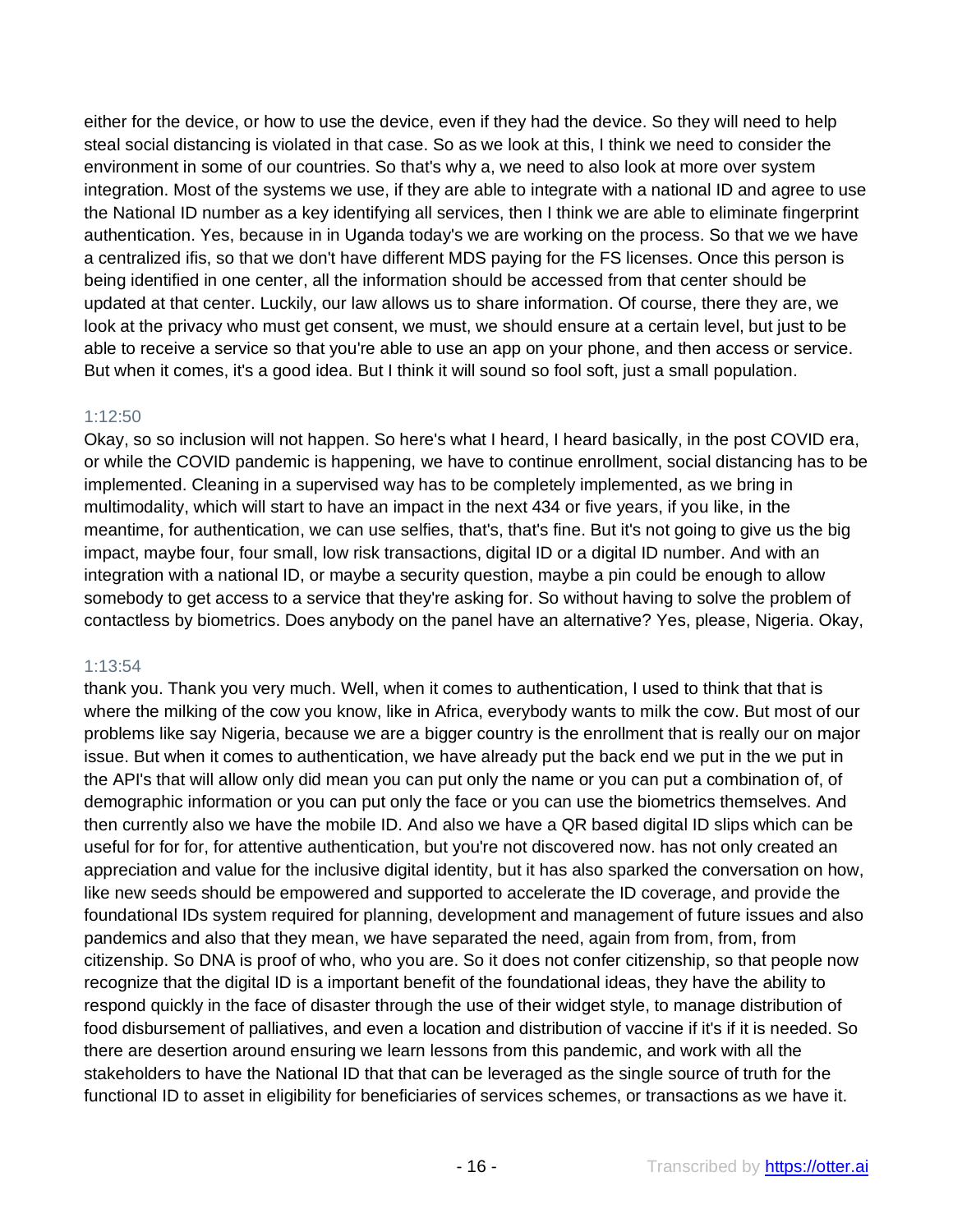So the authentication is, is the easiest part of identity management, but rather get identities and in multiple models is much more

#### 1:16:49

the role. Now. Okay, well said, let me point out another in this transition into a D materialized world, some would argue that COVID thrust the world 10 years into the future by trying to D materialize things, it's dematerializing. The work, we're working from a distance, it has materialized temporarily, ID for Africa. So we're now having a discussion via zoom. But there is as as as generators of identity, and even financial institutions we produce still do materialized elements that circulate in populations, and which are a potentially carriers of contagion and infection. One is the physical ID card, and the second are currencies. So the question I have for the panel, and it's open for anybody, raise your hand if you want to discuss it, what do you think is the future of the physical ID? Will it be less important? Will it be the same? Or will we simply skip it altogether? Anybody wants to comment? More if you have any any perspective,

## 1:18:00

I don't think that we will skip it, but it's definitely on the way on the way out. There are some realities that Africa has that make it that the credential as a value in mentality of people. So even though we may be pushed to a more digital way of identification, validation, authentication of identity, the use of credential is gonna take a little longer.

## 1:18:33

You're not ready for it. Simply you're not ready for completely dematerialized. Billy Yeah, any anybody from Nigeria? What do you think? Yes. jazzy Yeah, I

## 1:18:52

think it will take a long time before we we eliminate the cat because the cat is in the psyche of people. But we should also be mindful like the experience from India with the app heart there are 1.3 billion people and they did not give any single cat so when you do the political leaders and the economy can lead us they will not be pointing at you to that direction. So that if you can't, and if we improve on our on our on our digital infrastructure, I believe that we should be able to use the digital identity The sooner than than the later but the general public once the plastic so and in some places it is like upright. I spoke to elderly people like young people that have the National ID they think that it is a high price that they need it they can pay for it. So before like us, we used to give it free of But now people are clamoring to pay for the card. So what is

## 1:20:05

so there is a future for the physical medium. And then basically somebody is taking your ID card, they need to make sure they're wearing gloves or maybe protecting themselves. From that regard. I saw Grace and Reuben agreeing with what you're saying. So I assume we will grant them that agreement. And I want to move on to another aspect, which may be controversial. But before I do that, do I assume that the same applies to physical currency? I mean, basically, are people in Africa hesitant to take money? I mean, here in France, for example, for a while, I could not go to the supermarket and the supermarket would refuse to take actual cash, they would say, No, you got to give us contactless. So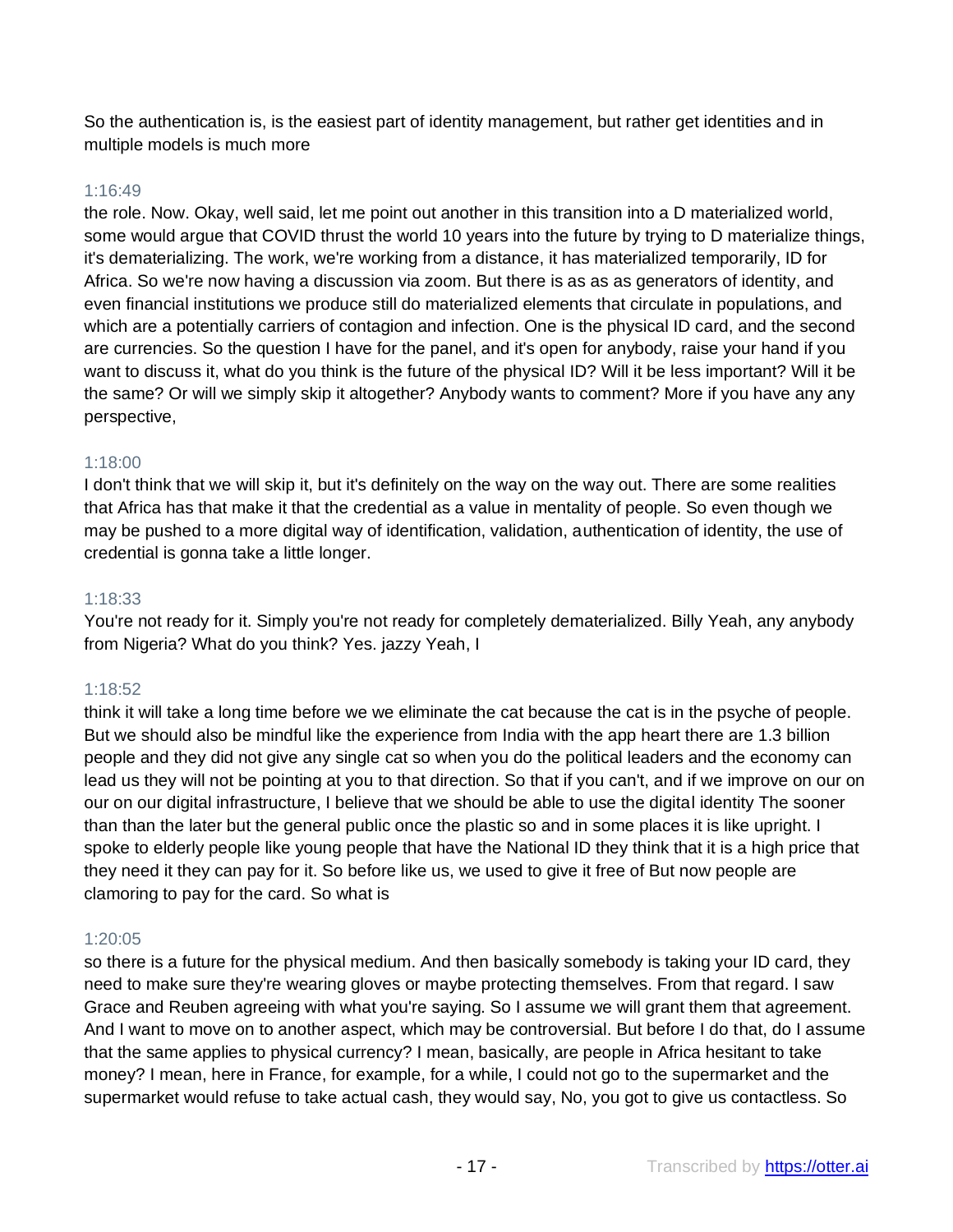now they relaxed a little bit. But is that the case in Africa anywhere where they insist that it's m pesa? For example, Reuben, are there places which say, I want contactless, I don't want to touch anything. From the currency point of view, which is a vector of contagion. Any, any any perspective? Grace? Yes, please.

## 1:21:18

I think COVID. During this period, we've seen use of mobile money, platforms a lot. And even those that our banking banks have integrated with mobile money, so you can access your your mobile account by user by us then transact. And, of course, there is a fee to that. So when you go to a market, and you want to pay the lady using mobile money, there they are, they don't really resist, but they will ask you to add a top rate charge, which is fair enough. So I think we are we are kind of adopting, we are moving to that. And that is our level of acceptance.

## 1:22:09

Okay. I think I think that's, that's, that's interesting. I want to raise a controversial subject. And I'm sure Mouhamed is going to have something to say about this. So get ready. Some organization, some people in the world have argued that we need a special ID related to COVID special health ID, if you like, you can call it immunity certificate, or you can call it health passport. And I think I'd like to hear from the entire panel, because I think this is a subject that is going to have different perspectives depending on where you're coming from. I don't want to put you on the spot, Mouhamed. But what do you think of that proposal? Do we really need an immunity certificate? A digital ID for COVID?

## 1:23:05

Yeah, I'm well place it to talk about it. Because we're actually in San Diego, I was the, to lead the what we call a provisional digital identity, to use digital identity, to provide public services, it is a provisional digital identity that people can use to access public services. And actually incident again, we have started the process to build a new digital identity to help people to access to public services at home.

#### 1:23:54

But this has nothing to do with COVID. You still can have a health Id like in France, for example, but I'm talking about Yeah, that's good. But should we be linking it to COVID?

## 1:24:07

Yeah, yeah, actually, because it is a profession not because we need to have a quick solution to face the situation. That's why we call it a provisional digital identity. This digital identity can be provided from the national identity number, but also from the mobile number because all the mobile phone number in Senegal, as provided from the national identity, identity number, tell you we are working on this scheme to implement the digital identity identification, what we call the provisional digital ID for the Senegalese people to access to public services. I would add to that Residential kitchens, the fact of living the physical card only depend on the capacity of our government and public sector to deliver digital services, the example of Senegal and related also to digital currency, the government decided to close all the offices for electricity, electricity, and water companies. And people are obliged to pay by a wallet or digital payment system. And if the government decided something, every people are obliged to do it.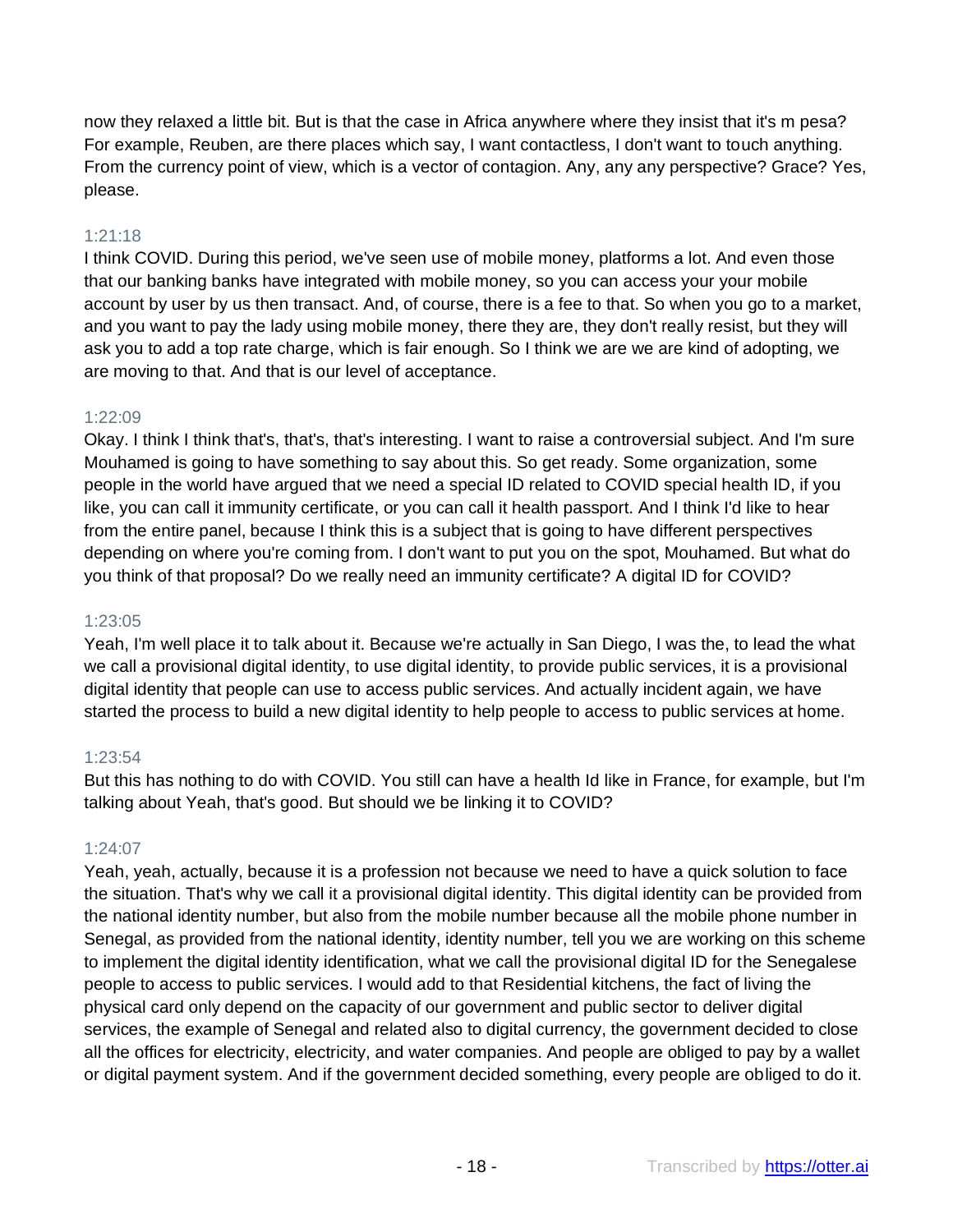So the capacity and the future of the digital identity of the digital money in Africa, I think, in all, it only depends on the capacity of our government to deliver digital services.

#### 1:26:06

Okay, so anybody else wants to comment on this topic? Do you think we need a just like yellow fever certificates? Do we need COVID? certificate? Oh, yes, please, Nigeria, New Jersey.

## 1:26:22

You know, health health ID is one of the functional identities. And I believe that if I can go to my doctor, and he wants to know my history, he wants to help me by but he need some form of that kind of ID. But if I go to if I'm traveling, and I want to enter Cameroon, and the passport office is asking for my health ID and then I will front out from that. Or if I go to the bank, and they want to know my health ID before they can give me transfer money to me, then that will be an an issue. So the point is to have the foundational ideas that are linked to functional IDs. And given the fact that one has been given also a clean bill of health today does not remove the exposure or risk of contacting COVID. The next one out. So we have to be you have to be careful, we have to look at the long term of how the card can be used. We have been using the new see ID card, we have an affiliate for the E health, but it has never been been used. So it does privacy and security, our mo demo consents, Gad, and then auditing so but as a functional ID for the health sector final output, your doctor also needs to get more information to two. Thank you.

#### 1:28:07

Yeah, actually. Great. We have 10 minutes left, I want to I want to cover very quickly a couple of touchy subjects as well, funding in the downturn of economy in Africa. What is your perspective as a panel regarding the funding situation, will it will it stay flat? Will it go up? Will it go down? And how do you worry about funding? So I want I want this the whole panel? Maybe I could start with Reuben. When do you worry about funding in the in the economic crisis that's following the COVID.

1:28:44 Is that?

#### 1:28:47 I think,

#### 1:28:49

like I mentioned earlier, the k&n alarm, which a lot of Kenyan citizens, when the pandemic was first reported, is winding down. And a lot of people wish of getting things moving, especially because of the economic problem. And what I'm foreseeing and maybe we could be having a major pronouncement by lead of this week is where the country may, to some limited degree, tried to get back to business identity, business, commercial business and all that and the identity movement to play a very big role. Maybe let me come back to one question that asked me about the role of identity as I see it in the future, not only in Africa, even over the world identity to continue playing a major role with the problems you're having terrorism, the global economy. I'd even in Africa, we have come up with an African economic unit where require to be identified. So I can foresee with the safeguards in terms of the hell,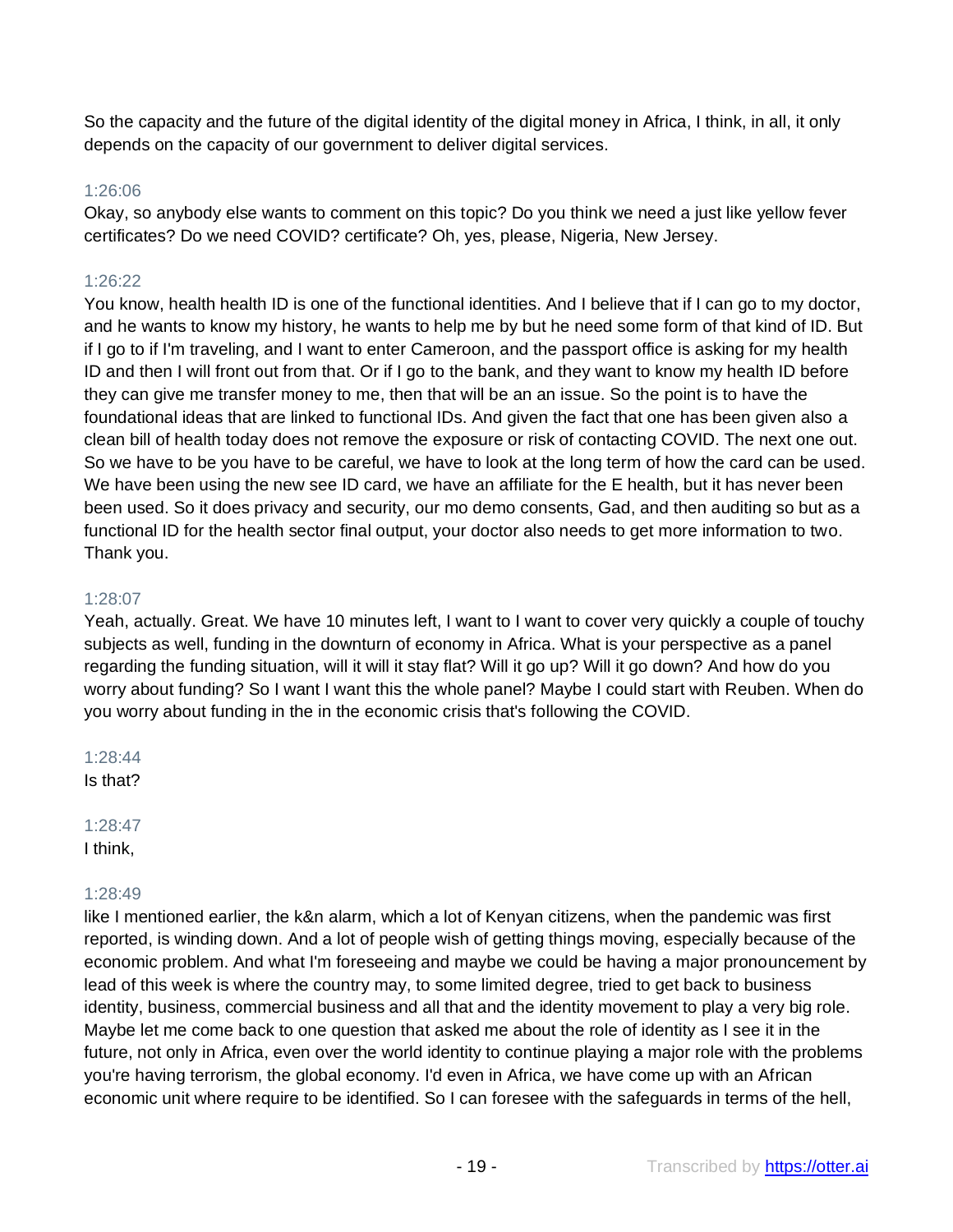the safeguards, we'll come up with some kind of program whereby identity movement or continue, economic issues will continue. But of course with the sub guns and I can see identity were playing a major role.

## 1:30:24

So you're not worried at night about funding. So I'm going to go to Ethiopia. Today, you have plans to launch a program on identity, do you think that froze the COVID? has frozen your planning or you think accelerated your planning very quickly, please, so we can fit everybody?

## 1:30:45

COVID may have decelerated other issues. But with regards to funding, there is no lack of it's both from internal sources. There are different sectors such as the commercial banks who want to avoid financial fraud and who want to contribute to this project in any way they can. But also from outside from abroad development partners. We were we do not have any shortcomings in that in that area.

## 1:31:13

And anybody else on the panel who has a different perspective, Mory, do you want to say anything about funding? is funding in uncertain in these economic times? Or is it certain

## 1:31:24

in terms of the identity entities? I don't think so. I don't think so funding will be affected on the operational level. Definitely, it has affected the department. execution. I may be worried a little bit more in the long term because it has an impact on the global economy. So it will have to be affected at some point in the short term. I don't see any impact as of yet.

## 1:31:51

Okay, Grace.

# 1:31:54

Um,

## 1:31:56

I think we it has been affected because priorities for the country are different now. Nowadays, more focus on health. So some of the planned activities have to be delayed. So that they forecast now is the focus right now is on serving the people. So they are they are number building hospitals, a number of interventions government is putting up a number of planned activities. Yes, I've been affected, but moved to the near future.

#### 1:32:27

Okay. Actually, I want to get William's perspective, not on the impact of general ID but on civil registration. What do you think has the impact of covid 19? On crvs? funding?

#### 1:32:44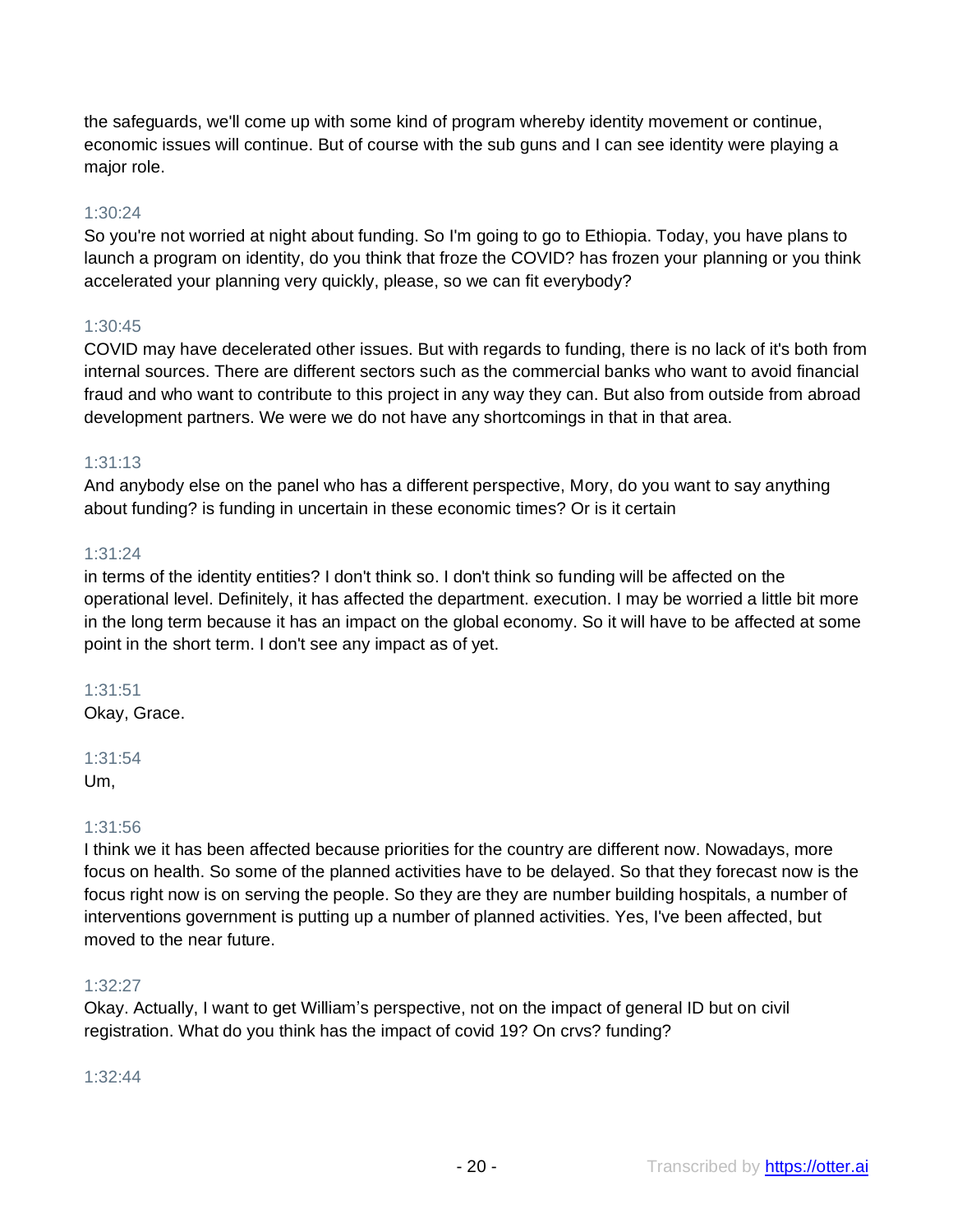Yes, in Mauritius, I'm glad to say that there has been no negative impact. Because of the COVID, because we had earmark funds. And funds were earmarked for the revamping of the national identity card system for the purchase of new blank guards and the equipment for the renewal of personal printers, of course, because it was they were all no black, then I'm very pleased to see that government in the budget is going to be voted tomorrow as has approved these funds. So as far as a modernization of the whole system of civil registration, national identity guard is concerned with it going to be affected. Thanks.

## 1:33:25

Excellent, excellent. Mouhamed. Give us a perspective from Senegal. What do you think the funding looks like for ID related programs including what you do?

## 1:33:48

Okay, naturally in our sector, we are a private sector. bonding is not affected, we have a phase that we have found to continue our project, even we was affected at the starting of the of the pandemic, because no one knows have any information about the pandemics. But now we have more information about the pandemics we have now a strategy to put in the in this context. And all the partner, give us guarantee to continue to find us and to help us.

## 1:34:34

Excellent. I want to ask a pointed question to DG Aziz. I hope the jerseys, you forgive me if I'm putting you on the spot, but I think you have the shoulders to hold that. Wait. Let me ask you. Do you think identity authorities such as NIMC should have been recognized by governments as essential services in the country?

## 1:34:58

Well, I am believe that they are they are, they have essential services and like we we have to maintain the back end that is a database running so that authentications have to be happening during the pandemic, and also it is

## 1:35:19

enrolling in Rome and gets stopped during the pandemic.

## 1:35:23

Yeah, Erol men have to stop because everything stopped. And, and it is now that we are working out modalities to go back to eat. And, and also when you talk of wouldn't be funding tool, as you know that for a long time the World Bank has approved the funding and we be looking forward to today, today inaugural meeting of the of the steering committee, and that is going to happen this this Friday, and it involves all the ministers from education to health and finance and and the communication and digital economy. So that we will move this project forward. So, and from my own experience, anytime that something happens like q1 this year, where we are talking about example practices and trying to enforce the need or need, the moment that there was an issue or we stopped it, then the US came up with a travel ban for certain data. So identity came in again. And immediately while we are working on this one, then they could they could the COVID came in. So identity government have not done